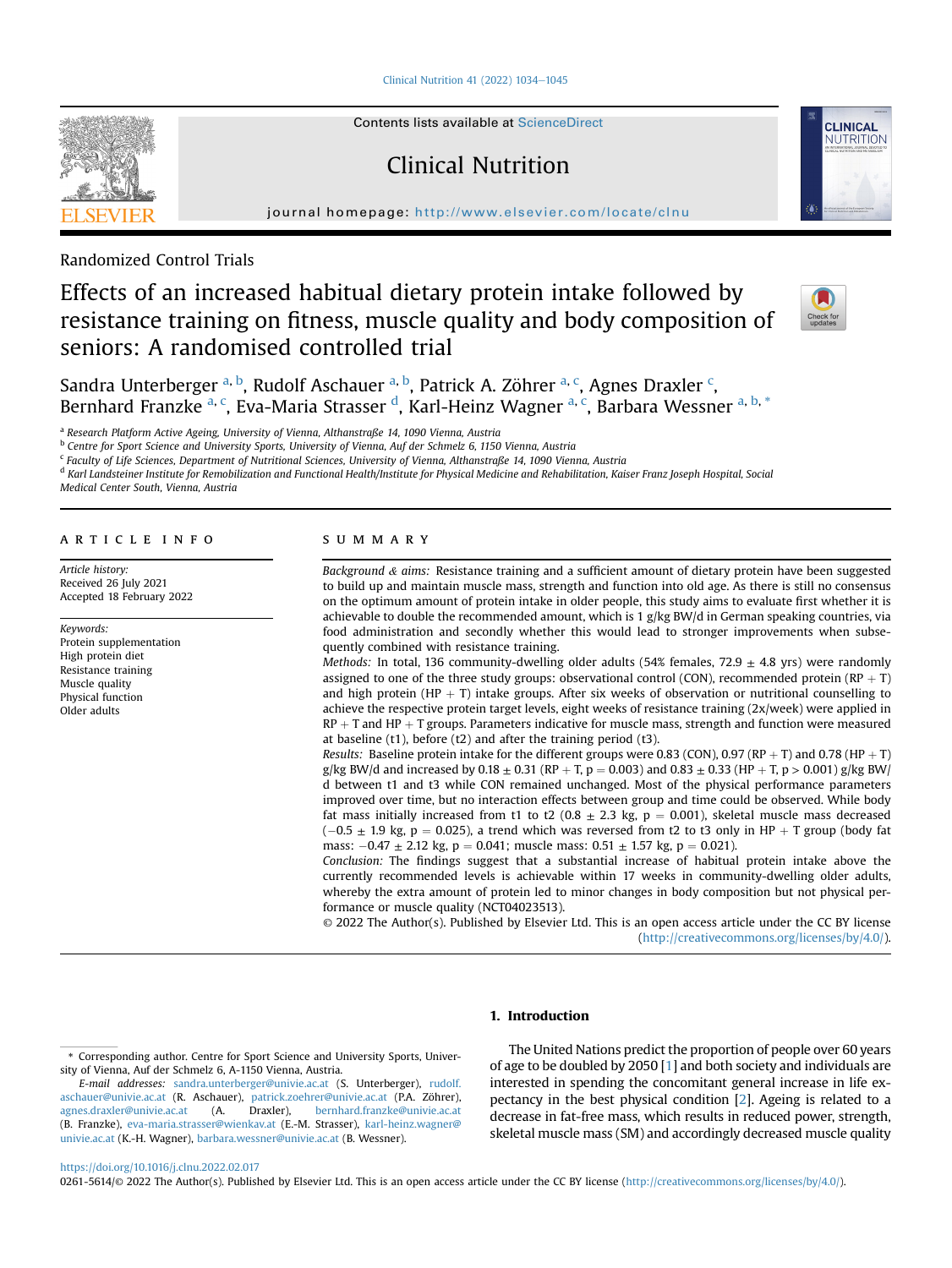(MQ, muscle strength or power relative to muscle mass)  $[3-5]$  $[3-5]$  $[3-5]$  $[3-5]$ . This is of particular importance as these factors are key components for mobility and daily living activities (ADLs) [\[6\]](#page-9-3). Resistance training and food protein intake are non-pharmacological strategies that can potentially reverse or mitigate especially musculoskeletal declines [\[7,](#page-9-4)[8\]](#page-9-5), yet, older individuals show a reduced muscle protein synthesis response not only to resistance training but also to administered amino acids, a situation known as anabolic resistance [[9,](#page-10-0)[10](#page-10-1)]. Hence, there is growing interest in developing effective strategies to counteract these age-associated changes and to overcome the accompanied gradual decline in physical capabilities [[11](#page-10-2)]. Besides total protein intake supplied per day [\[12,](#page-10-3)[13\]](#page-10-4), also protein quality [\[14,](#page-10-5)[15\]](#page-10-6), protein dose per meal [\[16\]](#page-10-7), and its timing [[17](#page-10-8)] are important factors to be considered.

The PROT-AGE study group and the ESPEN Expert group recommend an average daily intake in the range of 1.0 to 1.2 g/kg body weight (BW)/d for healthy adults, whereas most older adults who have acute or chronic diseases would need even more dietary protein (1.2 to 1.5 g/kg BW/d) [\[18](#page-10-9),[19](#page-10-10)]. Recommendations for protein intake in Austria and other German speaking countries amount to 1.0 g/kg BW/d for older adults [\[20\]](#page-10-11). However, these and even lower recommendations of 0.8 g/kg BW/d in U.S [[21\]](#page-10-12) are not met by many older adults through their regular diet due to reduced appetite coupled with a decline in biological and physiological functions such as changes in fluid electrolyte regulation, delayed gastric emptying and diminished senses of smell and taste  $[22-27]$  $[22-27]$  $[22-27]$  $[22-27]$ . Diets enriched with common protein-rich foods may be an effective strategy to increase total protein intake and hence to maintain SM, function and MQ [\[28\]](#page-10-14). Thereby, long-term consumption of  $\langle 2 \text{ g/kg} \rangle$ BW/d has been shown to be safe for healthy adults with little evidence of intestinal, hepatic, renal or cardiovascular dysfunction in healthy people [\[29,](#page-10-15)[30](#page-10-16)].

Protein supplementation alone or in combination with resistance training has been shown to improve SM, MQ, physical function, and strength in some studies [\[15](#page-10-6)[,31,](#page-10-17)[32](#page-10-18)], but numerous welldesigned trials reported opposing results  $[33-35]$  $[33-35]$  $[33-35]$  $[33-35]$ . Thus, it is still uncertain whether increasing protein intake, especially when achieved mainly via habitual food supply and combined with resistance training, can be seen as an effective strategy to maintain or increase physical performance of older individuals.

The aim of the present study was to investigate whether adjusting the habitual protein intake to either the Austrian recommended dose of 1.0 g/kg BW/day for this age group or to a double dose of about 2.0 g/kg BW/day, either alone (6 weeks) or in combination with 8 weeks of resistance training would affect body composition, functional performance or MQ of people aged 65 to 85 years.

# 2. Material & methods

# 2.1. Study design

The study was designed as a randomized, controlled, observerblind trial with three groups: control group (CON, observation only), recommended or high protein intake plus resistance training groups (RP  $+$  T, HP  $+$  T). Inclusion and exclusion criteria were screened at the medical visit before the beginning of the study (t0). The study included two phases, a six-week period focusing on the nutritional observation/counselling followed by an eight-week lasting period where nutritional counselling was accompanied by a progressive resistance exercise training programme in RP  $+$  T and HP  $+$  T. Data were collected at baseline (t1), interim in week 8 (t2) and at the end of the intervention in week 17 (t3). All assessments were conducted at the Centre for Sport Science and University Sports, University of Vienna, Austria between July and December 2018.

#### 2.2. Participants

Participants were recruited via local media advertisements as well as during information events at local senior citizens meeting centres. Inclusion was possible for community-dwelling males and females aged between 65 and 85 years who did not perform any regular resistance training during the last six months. Cognitive impairment (Mini Mental State Examination Score <23), acute and chronic diseases that would contraindicate resistance training, serious cardiovascular diseases, diabetic retinopathy, manifest osteoporosis, anticoagulant or cortisone medication, a frailty index 3 or the need for walking aids comprised the exclusion criteria. Pre-existing diseases such as hyperlipidaemia, diabetes mellitus type 2, osteoporosis, heart disease and history of cancer were evaluated during the medical examination at t0. These diseases did not represent a cause for exclusion as long as they did not directly interact with the physical performance tests. Obesity (BMI  $\geq$ 30 kg/  $\rm m^2$ ) and hypertension (blood pressure above 140/90 mm Hg) were defined according to World Health Organization criteria [\[36\]](#page-10-20).

A written informed consent form was signed by all participants before participation in the study. The study was performed in accordance with the Declaration of Helsinki, approved by the Ethics Committee of the University of Vienna (Reference Number: 00322) and registered at <https://clinicaltrials.gov> (NCT04023513).

## 2.3. Interventions

#### 2.3.1. Nutritional intervention

While participants of CON did not receive any nutritional intervention, the food-based interventions of  $RP + T$  and  $HP + T$ were personalised based on regular individual dietary assessments (see 2.4.1 for details). For RP  $+$  T a target protein intake of 1.0 g/kg BW/d should be achieved based on the recommendation of the D-A-CH reference values [[20](#page-10-11)]. For HP  $+$  T the target protein intake was set to 2.0 g/kg BW/d. The additional protein intake in the HP  $+$  T group should not be reached by supplements but via nutritional counselling and commercially available protein-rich foods (e.g. protein-rich milk products, bars, puddings, protein-rich bread, bacon crisps, protein rich soups, pea protein sticks as well as recipes for self-prepared foods). To support the participants of the  $HP + T$ group in increasing their habitual protein intake, a selection of different protein-rich food products was provided by the study team, but the participants were free to use them. The  $RP + T$  group received food alternatives with moderate protein content (e.g., milk products, bars, bread, puddings, self-made vegetable muffins). The protein intake was personalised and calculated on the respective BW and monitored over the whole study period. The subjects received every fortnight the food for the calculated additional protein intake for 2 weeks via special delivery service. From week 9 to week 17 (training phase)  $HP + T$  and  $RP + T$  continued their dietary regimen and in addition  $HP + T$  received 40 g of veganeo hazelnut-chocolate drink (AnovonA®, Laufen, Germany: 146 kcal, 1.5 g fat, 1.4 g carbohydrates, 32 g protein (leucine 3.1 g, isoleucine 1.6 g, valine 2.0 g) or 40 g veganeo vanilla (AnovonA®, Laufen, Germany: 146 kcal, 1.1 g fat, 1.2 g carbohydrates, 32 g protein (leucine 3.2 g, isoleucine 1.7 g, valine 2.1 g)) dissolved in 300 ml water twice a week directly after each training session. To balance the additional caloric supply,  $RP + T$  received an equivalent isocaloric, carbohydrate-containing drink (40 g [bulkpowders.com,](http://bulkpowders.com) pure series, (Colchester, UK): 152 kcal per serving; 0 g fat, 38 g carbohydrates (1:1, cyclical dextrin:dextrose & maltodextrin), 0 g protein with 300 ml water) after the training sessions. For CON, the habitual dietary intake was observed but not adapted during the whole study period. The sex-specific target range for total energy intake for HP  $+$  T and RP  $+$  T was based on the D-A-CH reference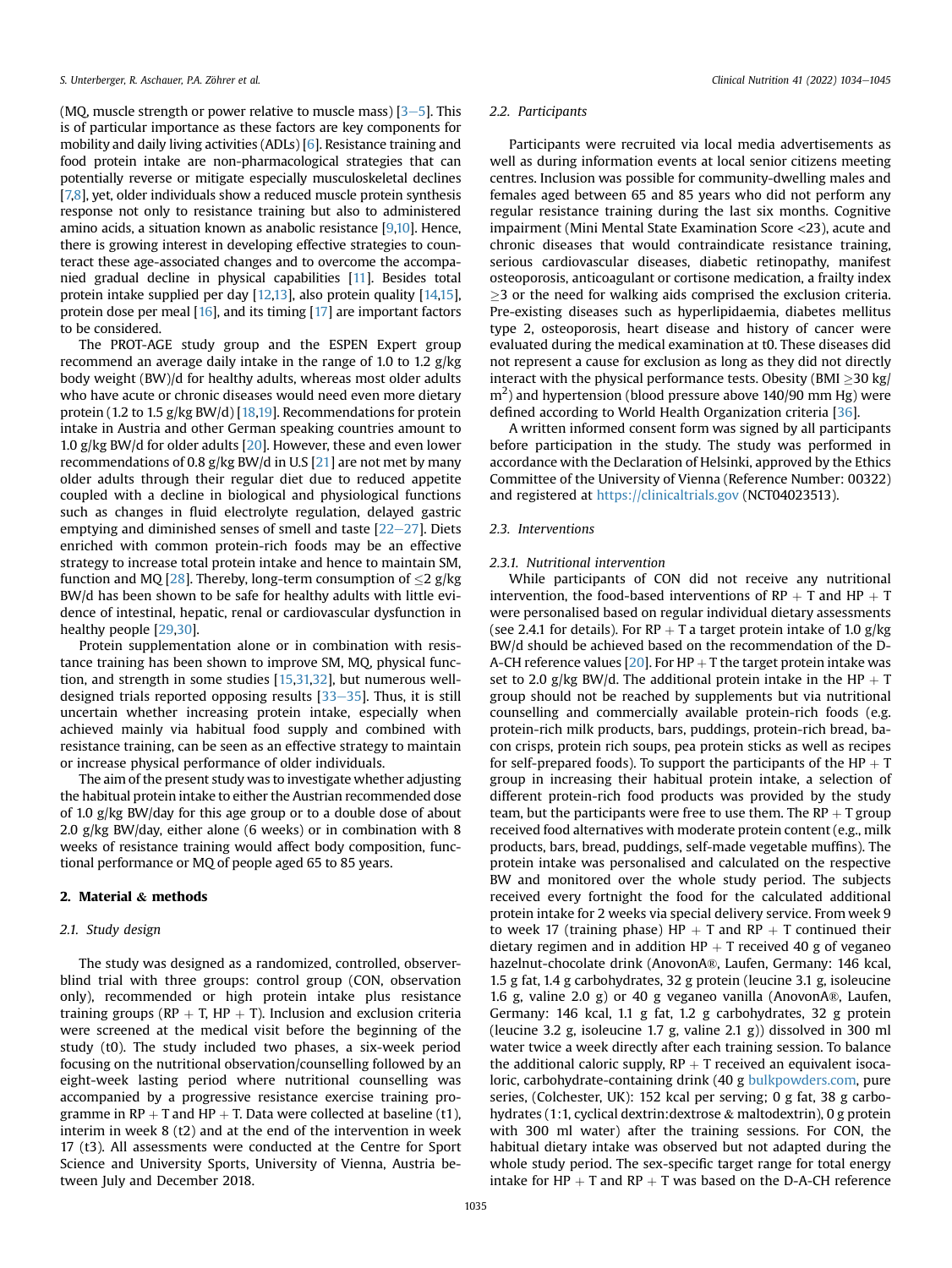values for this age group for an estimated physical activity level (PAL) between  $1.4$  and  $1.6$  (females:  $1.700-1.900$  kcal/d; males:  $2.100 - 2.500$  kcal/d).

#### 2.3.2. Resistance training

Resistance training was performed between t2 and t3 for eight weeks, twice a week on non-consecutive days following the guidelines of the American College of Sport Medicine (ACSM) [[37\]](#page-10-21). Both groups,  $RP + T$  and  $HP + T$ , completed the same training sessions, which included  $5-10$  min of warm-up followed by  $45-60$ minutes of resistance exercise training for the major muscle groups. The sessions ended with  $5-10$  min of cool-down. The training was carried out in selected gyms, all equipped with the same training devices (TECHNOGYM Selection 700 & 900, Italy). The resistance training consisted of five machine-guided exercises (leg press/leg curl/latissimus pulldown/rowing/chest press), two free weight exercises (goblet box squat/dumbbell shoulder press) and one body weight exercise (front plank with alternating single leg raise). In the training sessions, participants of  $RP + T$  and  $HP + T$  were mixed. Subjects were instructed to spend  $1-2$  seconds on the concentric and  $3-4$  seconds on the eccentric phase. Intensity was controlled subjectively by using the OMNI Rate of Perceived Exertion scale (RPE  $0-10$ ) [[37,](#page-10-21)[38\]](#page-10-22). During the first two weeks, the participants performed one to two sets of 15-20 repetitions at submaximal load (RPE  $3-4$ ) for familiarisation. From week three, the subjects performed two sets, increased the weight and decreased the number of repetitions to  $10-15$  trials with an RPE of  $4-6$ . From week 6, the intensity was further increased to an RPE of  $6-7$ , whereby the number of repetitions was decreased to  $8-12$  repetitions and the number of sets was increased to three. The weight was individually adjusted based on the self-reported RPE and load was increased if RPE fell below 4 or if more than 12 repetitions could be completed. The sessions were supervised by sport scientists who monitored the correct and safe execution of the exercise tasks and adapted the intensity if necessary.

## 2.4. Outcomes

Assessment of outcomes followed a standardized procedure and was carried out during weeks 1, 8 and 17 by trained research staff blinded to the group allocation. Protein intake levels and 30-second chair stand test were considered as primary outcomes. Secondary outcomes were total energy, carbohydrates and fat intakes as well as body composition, handgrip strength, 30-second arm curl test, 6 min walk test, gait speed, timed up and go, chair sit-and-reach, back scratch and MQ.

## 2.4.1. Dietary intake assessment

To estimate the habitual as well as the additional protein-rich food intake, the participants completed 24-h dietary recalls every 7–10 days during the whole study period. Finally,  $9 \pm 1$  interviews per participant were conducted and evaluated within 2 days on average. Baseline food intake data comprise two 24-h dietary recalls with 10 days in between them. Seven out of nine interviews referred to weekdays while two were based on weekend days. At least four interviews were conducted in a face-to-face setting before participants could choose to switch to a telephone interview, since the effort to meet for a face-to-face interview was very high for this age group and the subjects were already trained in the first four interviews. Dietary intake was conducted by Globodiet®, formerly EPICSoft. GloboDiet was developed by the International Agency for Research on Cancer and further adapted for Austria at the Department of Nutritional Sciences in Vienna [\[39](#page-10-23)]. Every participant received a photo book to support the estimation of the portion size. The reported foods collected during the interviews were linked to

the German food composition database (Bundeslebensmittelschlüssel) version 3.02 [[40\]](#page-10-24). Total energy intake (kcal), carbohydrates (g/kg BW/d), fat (g/kg BW/d) and protein (g/kg BW/d) were estimated. The consumption of provided foods was reported in a food diary. These logs were collected and reviewed during every 24-h recall. Furthermore, participants were trained and supported with an info booklet to estimate protein content of various products. Two days after the respective interview potentially necessary adjustments were communicated to the participants.

#### 2.4.2. Anthropometry and body composition

Anthropometric and body composition measurements were carried out in the morning after an overnight fast. A stadiometer attached to a digital scale (seca  $217 + 877$ , Seca GmbH & Co KG, Hamburg, Germany) was used to measure body height (to 0.01 m) and mass (to 0.1 kg). Participants were lightly clothed and barefoot. Body mass index (BMI) was calculated from the ratio of body weight (in kg) and height (in m) squared.

Body composition was determined by body impedance analysis (BIA, Nutriguard-MS  $+$  NutriPlus-Software, Version 5.1, Data-Input, GmbH, Germany). Data output included resistance  $(R, \Omega)$ , reactance (Xc,  $\Omega$ ), fat mass (kg and percentage) and phase angle ( $\Omega$ ). Skeletal muscle mass (SM) was calculated by: SM (kg) =  $[(Ht^2/R \times$  $(0.401) + (sex \times 3.825) + (age \times -0.071)] + 5.102$  where Ht is height in cm, R is resistance in  $\Omega$ ; sex = 1 for men and sex = 0 for women, and age is indicated in years [[41\]](#page-10-25). Appendicular skeletal muscle mass (ASMM) was calculated by: ASMM (kg) =  $-3.964 + (0.227 \times \text{RI}) +$  $(0.095 \times weight) + (1.384 \times sex) + (0.064 \times Xc)$  where RI is resistance index (resistance/height<sup>2</sup>), sex = 1 for men and sex = 0 for women, and Xc is reactance in  $\Omega$  [\[42](#page-10-26)].

### 2.4.3. Physical function

Physical function was assessed with the Senior Fitness Test Battery  $[43]$ , the timed up and go test  $[44]$  $[44]$  $[44]$  and gait speed  $[1]$  $[1]$  $[1]$ . The Senior Fitness Test Battery consists of the following subtests:

2.4.3.1. 30-Second chair stand test. Lower body strength (endurance) was assessed with the 30-s chair stand test. The reliability of this test has been shown to be excellent (ICC =  $0.89$ ) [\[43\]](#page-10-27). Subjects were instructed to sit on a chair with both legs at 90°, feet flat on the floor and arms crossed in front of the chest. Participants were asked to stand up and sit down as many times as possible within 30 s. A repetition was completed when the person fulfilled a cycle of standing up (knees and hips fully extended) and sitting down again. In the last second, an effort was considered valid if more than 50% of the range of motion had been achieved. To perform the technique correctly, one to two repetitions were executed before the test [[43\]](#page-10-27). From the number of repetitions after 20 s, power of the lower extremities was estimated by using the following formula:  $[-715.218 + 13.915 \times$  body weight (kg) + 33.425  $\times$  repetitions from 20-s chair stand test] [[45\]](#page-10-29).

2.4.3.2. 30-Second arm curl test. Strength (endurance) of the upper extremities were measured with the 30-s arm curl test which has been shown to have a good reliability (ICC =  $0.81$ ) [\[43\]](#page-10-27). This test was carried out in a sitting position, holding a 2.3 and 3.6 kg dumbbell in the dominant hand, respectively for women and men. Participants started with a full elbow extension and consequently bent the elbow to full flexion. After a brief demonstration and practice, the participant was asked to perform as many arm curls as fast as possible. The total number of curls within 30 s were counted [\[43\]](#page-10-27).

2.4.3.3. Six-Minute walk test. Aerobic endurance was measured with the 6-min walk test. The reliability of this test was reported as excellent (ICC = 0.94) [\[43\]](#page-10-27). The participants walked up and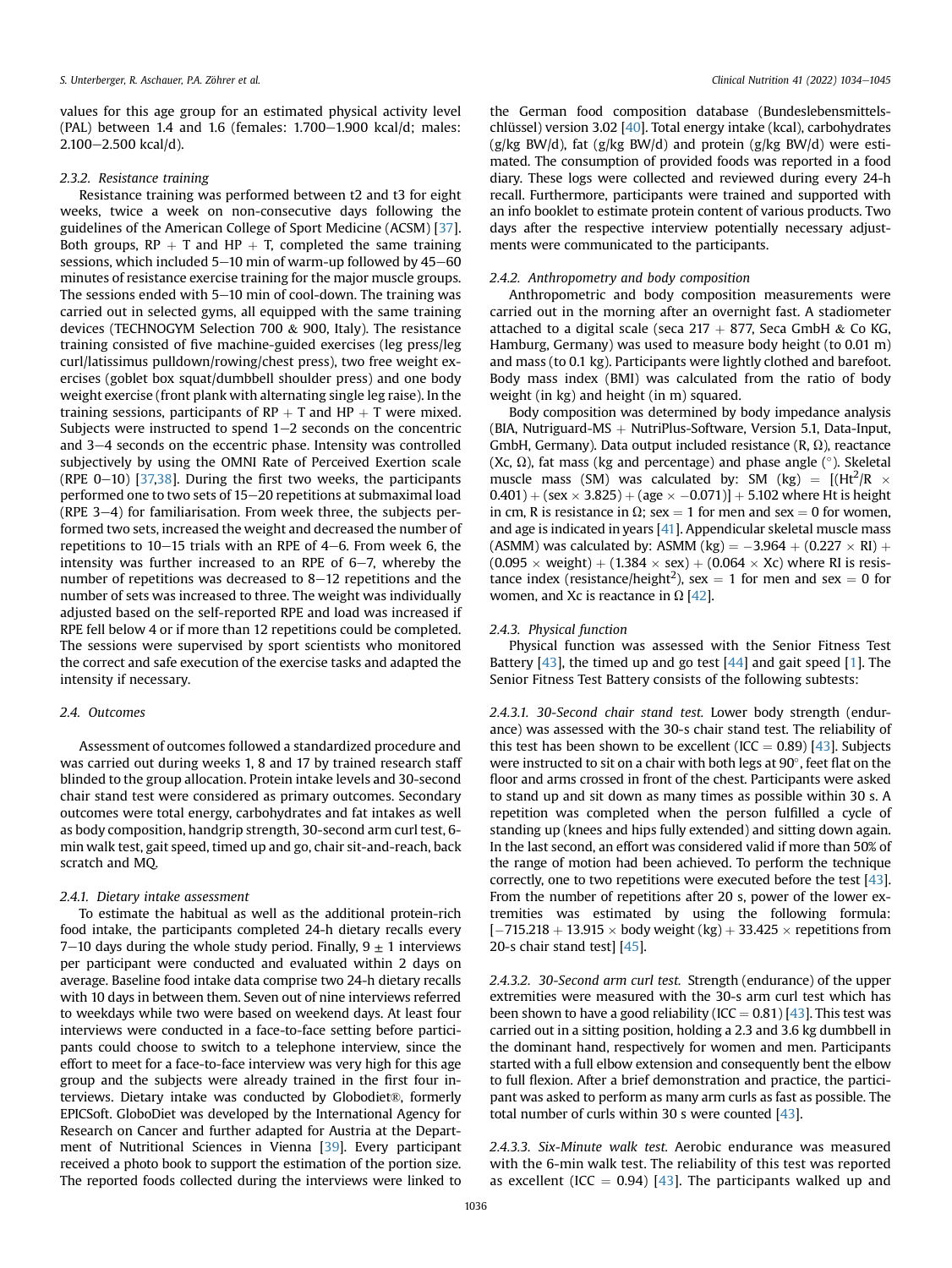down for six minutes as fast as possible on a 30-meter corridor. The covered distance was measured to the nearest cm and expressed in m [[46\]](#page-10-30).

2.4.3.4. Chair sit-and-reach. The chair sit-and-reach test was used to measure lower limb flexibility. The test has an excellent reli-ability (ICC = 0.95) [[43](#page-10-27)]. With one leg extended and the other bent at an angle of  $90^\circ$ , participants sat on the edge of a chair. They were asked to reach the toes of the extended leg with their fingers, keeping their back and leg straight. The final point had to be held for two seconds and the distance between fingertips and toes was measured in cm. Negative values denote trials where participants did not reach the toes, whereas positive values mark trials where fingers extend the toes. The test was performed twice, and the best result was noted [\[43\]](#page-10-27).

2.4.3.5. Back scratch. Shoulder flexibility was measured by back scratch test. Reliability for this test is considered as high (ICC =  $0.96$ ) [\[43\]](#page-10-27). In a standing position, participants placed the preferred hand behind over the same shoulder, palms turned inwards, fingers pointing downwards and reach down the middle of the back as far as possible. Then the other arm was placed behind the back, palms facing outwards and fingers pointing upwards. Participants were asked to reach as far as possible, attempting to overlap the middle fingers of both hands. The distance between the fingers was measured as positive when the fingers overlapped and as negative when the fingers did not overlap. Two trials were performed, the better result was recorded [[43](#page-10-27)].

2.4.3.6. Timed up and go test. To assess mobility, the timed up and go test was used which has an excellent reliability (ICC =  $0.98$ ) [\[43\]](#page-10-27). Participants were required to sit on a chair, then stand up as quickly as possible, walk three metres, turn around a cone, return to the chair and sit down again. Before the test was conducted, the subjects were allowed to take one practice run to familiarise themselves with the procedure. The required time was measured in seconds and the faster one of two runs was reported [\[44\]](#page-10-28).

2.4.3.7. Gait speed. Participants were instructed to walk ten metres, first at a self-selected speed and then at their maximum speed. Two rounds were carried out at each speed, with a break of one minute in between. Light barriers (Brower Timing Systems, USA) were attached to measure the time in seconds needed to cover the distance between two and eight metres. The faster time of the two trials was used for calculating gait speed expressed in m/s. The reliability for gait speed for self-selected and maximal was reported as being high (ICC =  $0.90-0.96$ ) (26).

## 2.4.4. Handgrip strength

Handgrip strength represents the maximal isometric force achieved on a handgrip dynamometer (SAEHAN Corporation, Korea). This test was administered in a sitting position by holding the dynamometer at a  $90^\circ$  flexion of the elbows in the dominant hand. The higher result of two trails was used as a result [[47](#page-10-31)].

### 2.4.5. Muscle quality

Muscle Quality (MQ) is defined as muscle strength or power per unit of SM  $[48]$  $[48]$  $[48]$ . MQ of the upper body (MQ<sub>UBS</sub>) was calculated from the ratio between handgrip strength (kg) and SM (kg). MQ of the lower body ( $MQ_{LBP}$ ) was revealed by dividing the estimated lower body power (W) by SM (kg).

#### 2.5. Statistics

## 2.5.1. Sample size

Sample size calculation was performed by using the statistical power analyses tool G\*Power [\[49\]](#page-10-33) and was based on 30-s chair stand test results from a previous study [[50](#page-10-34)]. An a priori power analysis showed that with an assumed  $\alpha$  of 0.05, a power (1- $\beta$ ) of 0.85 and a moderate effect size (partial  $\eta^2$ ) of 0.13, a total sample size of 93 subjects would be necessary to be included in the study. Drop-out rate was estimated to be 40%. Therefore, a total of about 130 subjects were aimed to be included in the study.

#### 2.5.2. Randomisation and stratification

Participants who met the inclusion criteria were randomly assigned to one of the three intervention groups (1:1:1) using an academic randomisation tool and random permuted blocks (6, 3; random number seed: 126277972, [https://randomizer.at/,](https://randomizer.at/) Institute of Medical Informatics, Statistics and Documentation, Medical University of Graz, Austria). Rejections were compensated. As physical performance might be influenced by age and sex, subjects were stratified by age groups (65-69.9; 70-74.9; 75-79.9; 80 to <85 yrs) and sex (female; male) to achieve similar baseline conditions. This resulted in eight different strata. Block randomisation was performed for each stratum. The random allocation sequence and assignments to groups was done by an independent researcher. The assessors of physical performance and anthropometric tests were blinded to group allocations.

#### 2.5.3. Statistical analyses

Data acquisition and data analyses were performed using commercial software with data files coded and anonymized. All statistical analyses were carried out using SPSS (IBM Corp, New York, NY, USA, version 26). One-way ANOVA (continuous variables) and Chi-square (categorical variables) tests were used to compare differences between groups at baseline. Main time and group effects as well as time\*group interactions were determined using a two-way-mixed ANOVA with Bonferroni-corrected post-hoc tests. If sphericity (Mauchly's W) was violated, the Greenhouse Geisser corrected values were used. All data are expressed as mean  $\pm$  standard deviation. Significance was set to  $\alpha = 0.05$ . Effect sizes were calculated using partial  $\eta^2$  and were defined as small, moderate or large based upon 0.02, 0.13, and 0.26, respectively [[51\]](#page-10-35).

#### 2.5.4. Missing data

At baseline some data are missing for dietary intake assessment as nine participants left the study already before their first 24-hour recall. Additionally, one person could not be interviewed within the first two weeks. Therefore, dietary intake data are available from 124 subjects at baseline. Furthermore, baseline body composition data are missing from five participants due to technical issues. At baseline, none of the physical performance data are missing.

Finally, 116 subjects, who participated in at least one of the physical performance tests at all three time points, were included in the per-protocol analyses. From these, nine data sets are missing for body composition (again due to technical issues) and two and three persons respectively refused some particular tests due to a certain discomfort in either the upper or the lower extremities. Actual numbers are provided with the respective tables.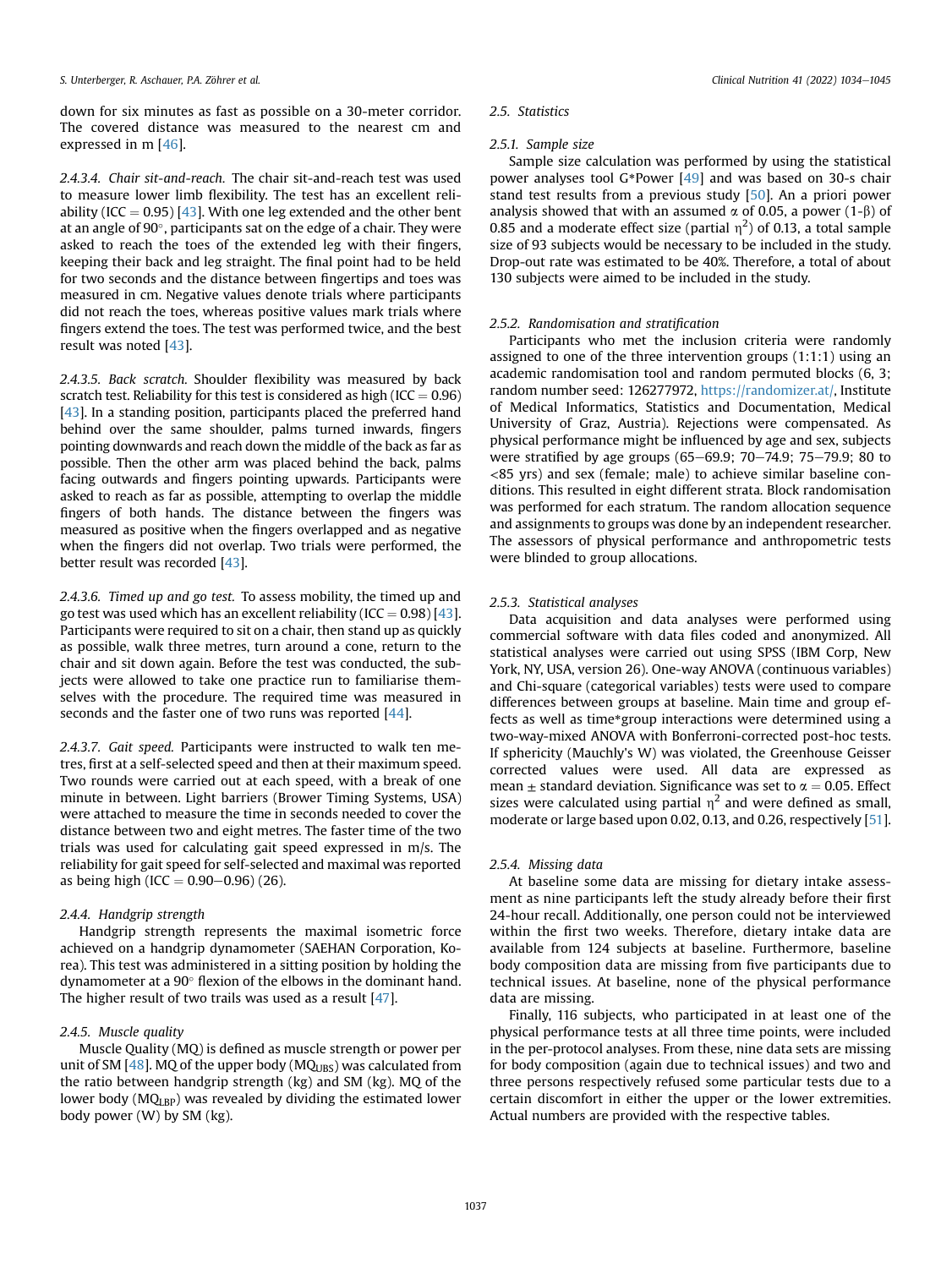#### 3. Results

# 3.1. Participants' flow

A total of 632 people were interested in the study. After prescreening of general inclusion and exclusion criteria 183 persons underwent the medical pre-examination. Finally, 136 persons met the eligibility criteria and were included in the study. These 136 participants were randomly allocated to CON ( $n = 47$ ), RP  $+T$  $(n = 48)$  and HP  $+ T (n = 41)$ . Two participants withdrew due to medical reasons after randomization and before t1. Therefore, 134 individuals were included in the baseline assessments and represented the final study population. In the nutritional intervention phase, from t1 to t2, eight people dropped out of the study due to medical reasons and seven due to loss of interest (CON:  $n = 41$ , 87.2%; RP + T:  $n = 37, 92.5$ %; HP + T:  $n = 41, 87.2$ %). Finally, a total of 116 (86.5%) participants (CON:  $n = 41, 87.2%$ ; RP + T:  $n = 36, 90.0%$ ;  $HP + T: n = 39, 83.0\%)$  completed the study after 17 weeks. None of the dropouts left the study due to injury or adverse reactions to the interventions and there was no difference between the groups  $(X^2)$  $(4) = 2.740$ ,  $p = 0.602$ ). Details of the participant flow are shown in ([Fig. 1](#page-4-0)).

## 3.2. Baseline characteristics

Groups were comparable regarding age, anthropometric data, body composition, and comorbidities. At least one comorbidity was reported by 65.7% of the subjects. The main reported illnesses were adiposity (14.7%), arterial hypertension (47.0%), hyperlipidemia (8.2%), diabetes mellitus type 2 (6.0%), history of cardiac diseases (3.0%), osteoporosis (6.7%) and history of cancer (11.2%).

<span id="page-4-0"></span>Total energy, protein, carbohydrate and fat intake were comparable between groups at baseline [\(Table 1\)](#page-5-0). Protein intake was

0.85 g/kg BW/d (14  $\pm$  4 E%) for the whole study population, 0.83 g/ kg BW/d (14  $\pm$  4 E%), for CON, 0.97 g/kg BW/d (14  $\pm$  4 E%) for RP + T and 0.78 g/kg BW/d (13  $\pm$  3 E%) for the HP + T group.

#### 3.3. Macronutrient and energy intake

For protein intake, a time\*group interaction was found  $(p < 0.001)$ , therefore simple main effects for time and group have been calculated. Protein intake was increased by  $0.18 \pm 0.31$  and  $0.83 \pm 0.33$  g/kg BW/d (p = 0.003; p < 0.001) between t1 and t3 in  $RP + T$  (t1: 14  $\pm$  4 E%, t3: 15  $\pm$  3 E%) and HP + T (t1: 13  $\pm$  3 E%, t3:  $24 \pm 4$  E%), respectively, while CON remained unchanged  $(0.02 \pm 0.38, p > 0.050; t1: 14 \pm 4 \text{ E\%}, t3: 13 \pm 3 \text{ E\%}).$  At t2 and t3  $HP + T$  had higher protein intake levels in comparison to both,  $RP + T$  and CON (p < 0.001). At t3, also  $RP + T$  was significantly higher than CON at t3 ( $p = 0.004$ ).

No time\*group interaction was found for the secondary outcomes energy, carbohydrate and fat intake ( $p > 0.050$ ). Energy intake increased significantly within the study period ( $p = 0.002$ ) by 175  $\pm$  551 kcal/d from t1 to t2 (p = 0.003) and by 142  $\pm$  619 kcal/d from t1 to t3 (p = 0.046) but remained unchanged between t2 and t3. There were no differences in energy intake between groups ( $p = 0.273$ ). No differences between groups or changes over time were observed for carbohydrate or fat intake  $(p > 0.050)$ , ([Table 3](#page-6-0)).

## 3.4. Physical function

Changes in physical function outcomes are reported in [Table 4.](#page-6-1) Muscle strength for the lower and upper extremities as assessed by 30-s chair stand and 30-s arm curl tests did not reveal any significant group\*time interactions ( $p > 0.050$ ), whereas general changes over time were found for both tests ( $p < 0.001$ ). Post hoc analyses



Fig. 1. Flow diagram.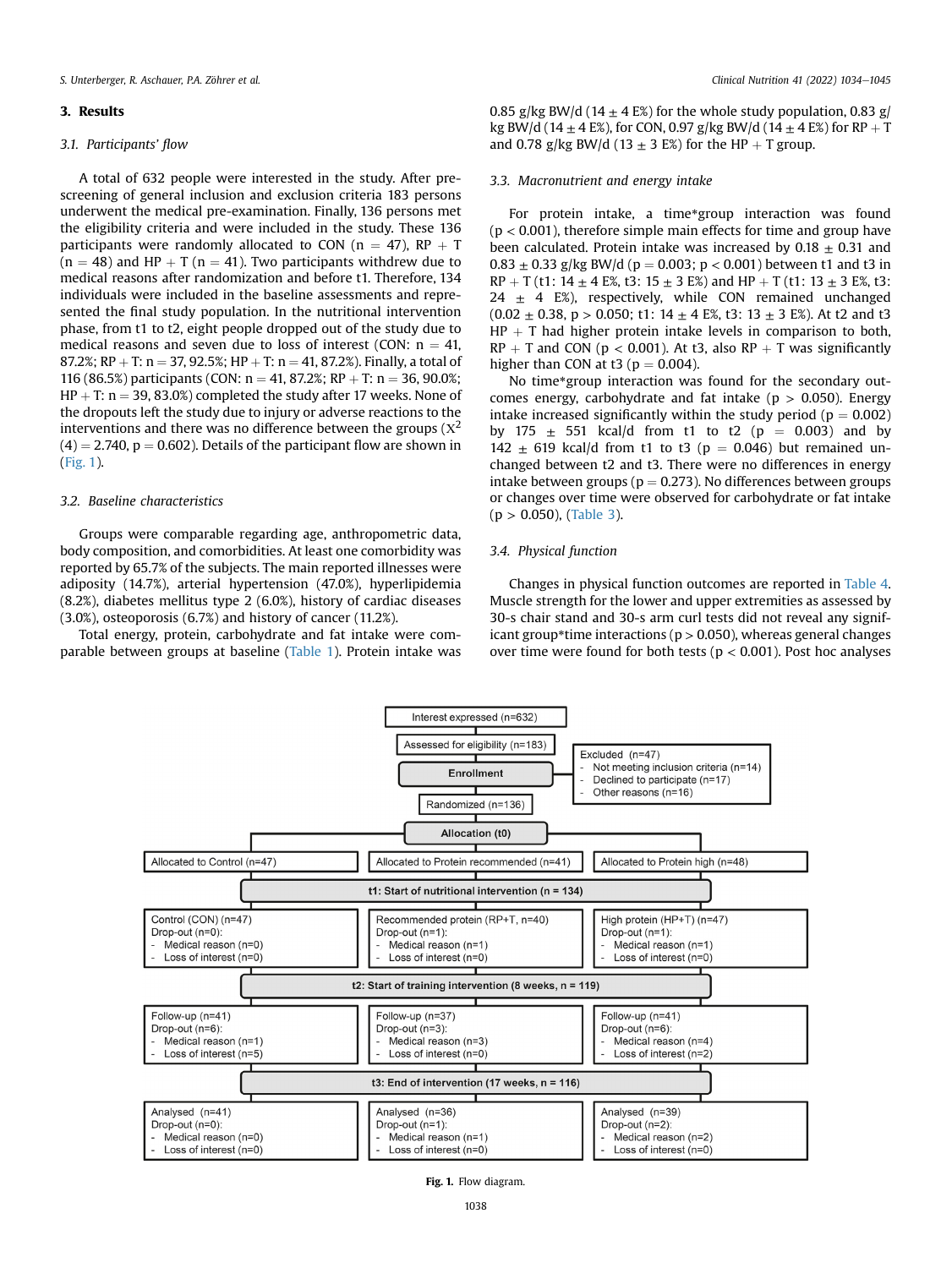#### <span id="page-5-0"></span>Table 1

Baseline characteristics of the participants.

|                                                                 | Total           | <b>CON</b>      | $RP + T$        | $HP + T$        |
|-----------------------------------------------------------------|-----------------|-----------------|-----------------|-----------------|
| Sex $[f/m]$ , $(\%$ females)                                    | 73/63 (54.4%)   | 24/23 (53.2%)   | 21/20 (51.2%)   | 28/20 (58.3%)   |
| Age [years], $n = 134$                                          | $72.9 \pm 4.8$  | $73.0 \pm 4.9$  | $72.4 \pm 4.3$  | $73.2 \pm 5.2$  |
| Body weight [kg], $n = 134$                                     | $74.3 \pm 13.6$ | $74.3 \pm 13.0$ | $75.3 \pm 15.5$ | $73.4 \pm 12.7$ |
| Height [m], $n = 134$                                           | $1.68 \pm 0.10$ | $1.69 \pm 0.10$ | $1.69 \pm 0.09$ | $1.67 \pm 0.09$ |
| BMI [kg/m <sup>2</sup> ], $n = 134$                             | $26.2 \pm 3.9$  | $26.0 \pm 4.0$  | $26.3 \pm 4.3$  | $26.2 \pm 3.6$  |
| Body fat [kg], $n = 129$                                        | $18.0 \pm 7.1$  | $17.8 \pm 6.8$  | $18.1 \pm 7.6$  | $18.0 \pm 7.0$  |
| Body fat [%], $n = 129$                                         | $24.1 \pm 7.6$  | $24.0 \pm 7.9$  | $24.1 \pm 7.3$  | $24.3 \pm 7.5$  |
| Skeletal muscle mass [kg], $n = 129$                            | $25.5 \pm 7.1$  | $25.8 \pm 7.3$  | $25.6 \pm 7.6$  | $25.1 \pm 6.8$  |
| ASMM [kg], $n = 129$                                            | $20.0 \pm 4.5$  | $20.2 \pm 4.5$  | $20.2 \pm 4.9$  | $19.7 \pm 4.2$  |
| Phase angle [ $\degree$ ], n = 129                              | $5.1 \pm 0.7$   | $5.2 \pm 0.6$   | $5.2 \pm 0.8$   | $5.1 \pm 0.6$   |
| Protein intake [g/kg BW/d], $n = 124$                           | $0.85 \pm 0.43$ | $0.83 \pm 0.40$ | $0.97 \pm 0.55$ | $0.78 \pm 0.33$ |
| Fat intake [g/kg BW/d], $n = 124$                               | $1.07 \pm 0.51$ | $1.08 \pm 0.56$ | $1.12 \pm 0.45$ | $1.02 \pm 0.53$ |
| Carbohydrate intake [g/kg BW/d], $n = 124$                      | $2.61 \pm 1.24$ | $2.68 \pm 1.38$ | $2.76 \pm 1.09$ | $2.43 \pm 1.22$ |
| Energy intake [kcal/d], $n = 124$                               | $1845 \pm 714$  | $1838 \pm 726$  | $2000 \pm 693$  | $1719 \pm 710$  |
| Comorbidities, $n = 134$                                        |                 |                 |                 |                 |
| Adiposity ( $\geq$ 30 kg/m <sup>2</sup> ) [number (% of total)] | 20 (14.7%)      | 8 (17.0%)       | 5(12.5%)        | 7(12.5%)        |
| Hypertension [number (% of total)]                              | 63 (47.0%)      | 23 (48.9%)      | 21 (52.5)       | 19 (40.4%)      |
| Hyperlipidemia [number (% of total)]                            | 11 (8.2%)       | 4(8.5%)         | $2(5.0\%)$      | 5(10.6%)        |
| Diabetes mellitus type 2 [number (% of total)]                  | $8(6.0\%)$      | 3(6.4%)         | $2(5.0\%)$      | 3(6.4%)         |
| History of cardiac diseases [number (% of total)]               | $4(3.0\%)$      | 3(6.4%)         | $0(0.0\%)$      | 1(2.1%)         |
| Osteoporosis [number (% of total)]                              | 9(6.7%)         | 5(10.6%)        | $2(5.0\%)$      | 2(4.3%)         |
| History of cancer [number (% of total)]                         | 15 (11.2%)      | 7(14.9%)        | 3(7.5%)         | 5(10.6%)        |

Values are shown as mean  $\pm$  standard deviation. CON (control group = observation only); RP + T (recommended protein group + resistance training); HP + T (high protein group þ resistance training); BMI (body mass index); ASMM (appendicular skeletal muscle mass); BW (body weight).

In addition, no meaningful differences between groups were detected for physical performance and MQ parameters ([Table 2](#page-5-1)).

#### <span id="page-5-1"></span>Table 2

Physical function, handgrip strength and muscle quality at baseline.

|                                                                            | Total                           | <b>CON</b>                                                      | $RP + T$                        | $HP + T$                        |
|----------------------------------------------------------------------------|---------------------------------|-----------------------------------------------------------------|---------------------------------|---------------------------------|
| 30-s chair stand [reps],<br>$n = 134$                                      | $13.2 \pm 3.4$                  | $13.0 \pm 3.6$                                                  | $13.7 \pm 3.0$                  | $13.1 \pm 3.6$                  |
| 30-s arm curl [reps].<br>$n = 134$                                         | $15.9 \pm 3.6$                  | $15.4 \pm 3.5$                                                  | $16.6 \pm 3.9$                  | $15.9 \pm 3.5$                  |
| 6-min walk test [m],<br>$n = 134$                                          | $581 \pm 85$                    | $581 \pm 74$                                                    | $599 + 91$                      | $567 \pm 90$                    |
| Self-selected gait speed $1.5 \pm 0.3$<br>$[m/s]$ , $n = 134$              |                                 | $1.5 \pm 0.3$                                                   | $1.5 \pm 0.3$                   | $1.5 \pm 0.2$                   |
| Maximal gait speed $\left[\text{m}/\right]$ 2.1 $\pm$ 0.4<br>s], $n = 134$ |                                 | $2.1 \pm 0.3$                                                   | $2.3 \pm 0.4$                   | $2.0 \pm 0.3$                   |
| Timed up and go [s],<br>$n = 134$                                          | $5.9 \pm 1.1$                   | $5.8 \pm 1.0$                                                   | $5.8 \pm 1.1$                   | $6.0 \pm 1.2$                   |
| Chair sit-and-reach<br>[cm], $n = 134$                                     |                                 | $-2.1 \pm 11.1$ $-2.8 \pm 10.6$ $-1.2 \pm 13.1$ $-2.2 \pm 10.0$ |                                 |                                 |
| Back scratch [cm],<br>$N = 134$                                            |                                 | $-8.1 \pm 11.0$ $-7.2 \pm 10.9$ $-8.3 \pm 11.4$ $-8.7 \pm 11.0$ |                                 |                                 |
| Handgrip strength dom $32.3 \pm 9.3$<br>[kg], $n = 134$                    |                                 | $32.6 \pm 10.0$ $33.8 \pm 9.6$                                  |                                 | $30.8 \pm 8.4$                  |
| $MQIIBS$ [kg/kg], $n = 129$<br>$MQIBP$ [W/kg], $n = 129$                   | $1.3 \pm 0.3$<br>$24.2 \pm 5.2$ | $1.3 \pm 0.3$<br>$23.9 \pm 5.2$                                 | $1.3 \pm 0.2$<br>$24.6 \pm 5.0$ | $1.2 \pm 0.3$<br>$24.1 \pm 5.4$ |
|                                                                            |                                 |                                                                 |                                 |                                 |

Values are shown as mean  $\pm$  standard deviation. CON (control group  $=$  observation only); RP + T (recommended protein group + resistance training): HP + T (high protein group + resistance training); dom (dominant hand);  $MQ<sub>UBS</sub>$  (muscle quality upper body strength); MQLBP (muscle quality lower body power).

revealed an improvement in 30-s chair stand test from t1 to t2  $(0.8 \pm 1.9 \text{ reps}, p < 0.001)$  and from t2 to t3  $(1.0 \pm 2.0 \text{ reps},$  $p < 0.001$ ) and hence from t1 to t3 (1.9  $\pm$  2.0 reps, p < 0.001). An increased performance was also detected for 30-s arm curl test which improved from t1 to t2 ( $1.4 \pm 2.7$  reps, p < 0.001) and within the overall period from t1 to t3 (1.5  $\pm$  3.1 reps, p < 0.001), but not from t2 to t3 ( $p > 0.050$ ). A main effect for groups was not found in 30-s chair stand ( $p = 0.297$ ) but for 30-s arm curl ( $p = 0.037$ ), however, Bonferroni-corrected post hoc analyses showed no differences between groups ( $p > 0.050$ ).

Aerobic endurance was assessed by 6-min walk test, where neither time\*group interaction nor group effects have been observed ( $p > 0.050$ ). Again, a main effect of time was detected

irrespective of group allocation ( $p = 0.002$ ). Bonferroni-corrected post hoc analyses revealed similar walking distance from t1 to t2  $(p = 0.622)$ , but an improvement in phase 2 of the study from t2 to t3 (8.8  $\pm$  34.3 m, p = 0.023) leading to an overall improvement from t1 to t3 (14.1  $\pm$  43.1 m, p = 0.002).

No time\*group interaction was detected for self-selected and maximal gait speed ( $p > 0.050$ ). However, gait speed changed over time regardless of group assignment (self-selected:  $p < 0.001$ ; maximal:  $p = 0.016$ ). Bonferroni-corrected post-hoc analyses for self-selected gait speed showed no difference from t1 to t2  $(p < 0.050)$ , while similarly to aerobic performance an increase was found from t2 to t3 (0.1  $\pm$  0.3 m/s, p < 0.001) and hence also from t1 to t3 (0.1  $\pm$  0.4 m/s, p = 0.007). Also, maximal gait speed did not differ between t1 and t2 ( $p > 0.050$ ) but increased in the training phase from t2 to t3 (0.1  $\pm$  0.2 m/s, p = 0.026). However, no difference was detected from t1 to t3 ( $p > 0.050$ ).

No interaction, time or group effect was found for handgrip strength, flexibility or mobility measured by sit-and-reach, back scratch and timed up and go tests ( $p > 0.050$ ).

# 3.5. Muscle quality

Neither in the upper nor in the lower extremity a time\*group interaction or group effect was detected for MQ as assessed by dividing strength or power by SM ( $p > 0.050$ ). However, MQ<sub>LBP</sub> changed over time, irrespective of group allocation ( $p < 0.001$ ), while MQ<sub>UBS</sub> remained unchanged ( $p = 0.500$ ). Bonferronicorrected post hoc analyses for MQLBP revealed that there was a significant increase for all groups from t1 to t2 (1.5  $\pm$  2.7 W/kg,  $p < 0.001$ ) and from t2 to t3 (1.2  $\pm$  2.6 W/kg, p < 0.001), as well as from t1 to t3 (2.6  $\pm$  3.2 W/kg, p < 0.001) ([Table 4\)](#page-6-1).

#### 3.6. Anthropometry and body composition

Changes in anthropometry and body composition parameters are shown in [Table 5](#page-7-0). For body weight and BMI a time\*group interaction was detected (body weight:  $p = 0.001$ ; BMI:  $p = 0.002$ ). While body weight did not change over time in CON and  $HP + T$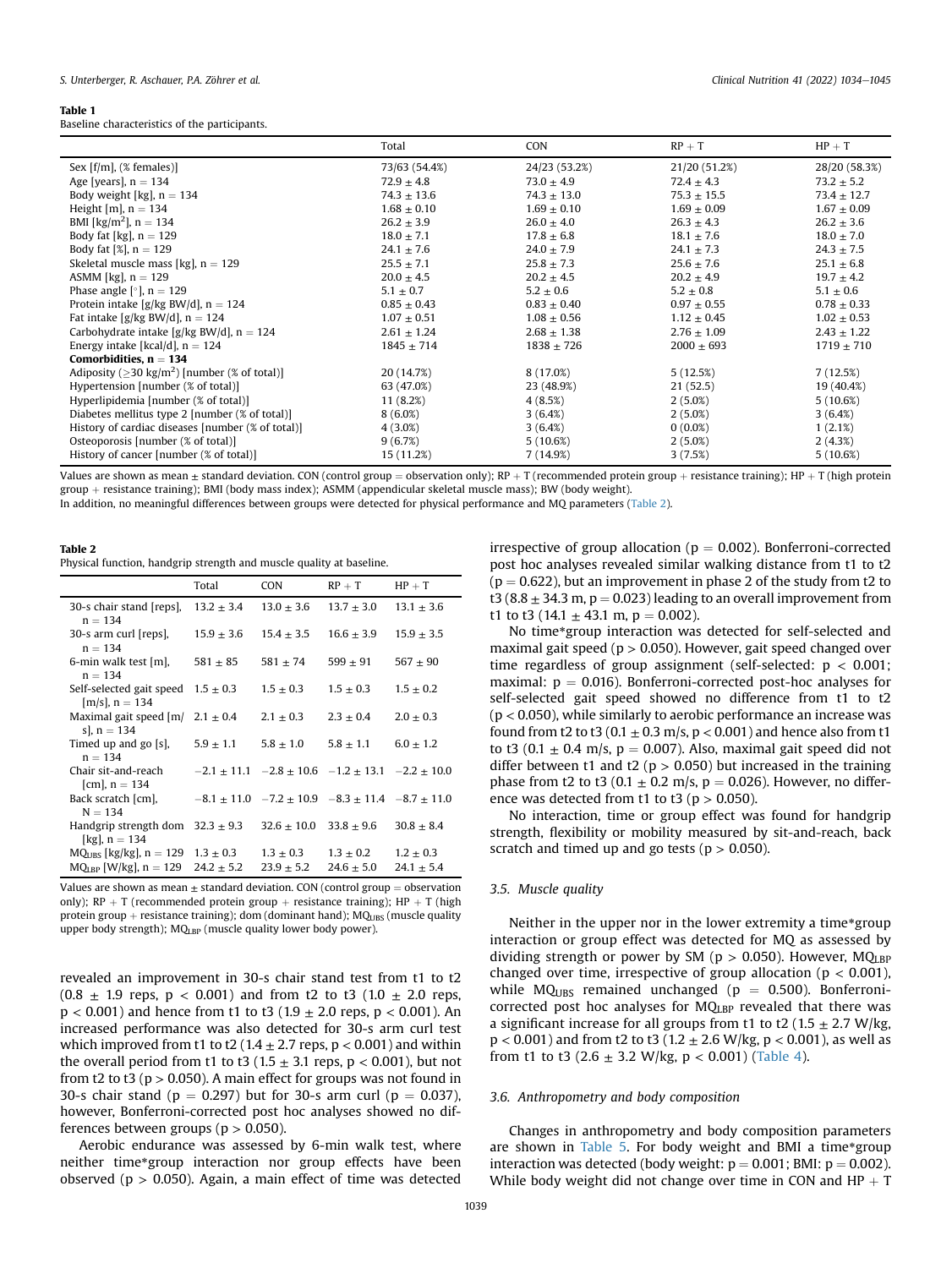#### <span id="page-6-0"></span>Table 3

Intervention effects on macronutrient and energy intake.

| Parameter                                | Group                              | Mean (95% confidence interval)                    |                                                                      | Time<br>Group                                               |                             | Time x group                | Phase differences           |                                                         |                                                                          |
|------------------------------------------|------------------------------------|---------------------------------------------------|----------------------------------------------------------------------|-------------------------------------------------------------|-----------------------------|-----------------------------|-----------------------------|---------------------------------------------------------|--------------------------------------------------------------------------|
|                                          |                                    | Baseline (t1)                                     | 8 weeks (t2)                                                         | 17 weeks (t3)                                               | p-value<br>(partial $n^2$ ) | p-value<br>(partial $n^2$ ) | p-value<br>(partial $n^2$ ) | $\Delta$ (t2 - t1)                                      | $\Delta$ (t3 - t2)                                                       |
| Protein [g/kg BW/d],<br>$n = 115$        | <b>CON</b><br>$RP + T$<br>$HP + T$ | $0.83 + 0.40$<br>$0.89 + 0.28$<br>$0.80 + 0.32$   | $0.91 + 0.40$<br>$1.09 \pm 0.33$ <sup>**</sup><br>$1.54 \pm 0.36$ ** | $0.85 \pm 0.26$<br>$1.06 \pm 0.26$ **<br>$1.63 \pm 0.37***$ | $< 0.001$ (0.426)           | < 0.001(0.347)              | < 0.001(0.409)              | $0.08 + 0.32$<br>$0.20 + 0.35$<br>$0.74 + 0.36$         | $-0.05 + 0.30$<br>$-0.02 \pm 0.27$ <sup>#</sup><br>$0.09 \pm 0.31^{***}$ |
| Carbohydrates [g/kg]<br>BW/d], $n = 115$ | <b>CON</b><br>$RP + T$<br>$HP + T$ | $2.68 + 1.38$<br>$2.71 + 1.12$<br>$2.50 + 1.21$   | $2.70 \pm 1.09$<br>$2.84 + 0.96$<br>$2.52 + 0.88$                    | $2.82 \pm 1.06$<br>$2.74 \pm 0.76$<br>$2.41 \pm 0.89$       | 0.740(0.002)                | 0.338(0.019)                | 0.664(0.010)                | $0.02 \pm 0.88$<br>$0.14 \pm 0.93$<br>$0.02 + 0.90$     | $0.11 \pm 0.75$<br>$-0.10 \pm 0.69$<br>$-0.11 + 0.61$                    |
| Fat [g/kg BW/d],<br>$n = 115$            | <b>CON</b><br>$RP + T$<br>$HP + T$ | $1.08 + 0.56$<br>$1.08 \pm 0.40$<br>$1.04 + 0.53$ | $1.18 + 0.44$<br>$1.13 + 0.37$<br>$1.11 + 0.38$                      | $1.06 + 0.39$<br>$1.05 \pm 0.34$<br>$1.07 \pm 0.35$         | 0.138(0.018)                | 0.901(0.002)                | 0.878(0.004)                | $0.10 \pm 0.47$<br>$0.05 + 0.38$<br>$0.07 + 0.47$       | $-0.12 \pm 0.38$ <sup>#</sup><br>$-0.07 \pm 0.32$<br>$-0.03 + 0.26$      |
| Energy intake [kcal/d],<br>$n = 115$     | <b>CON</b><br>$RP + T$<br>$HP + T$ | $1838 + 726$<br>$1962 \pm 691$<br>$1752 + 704$    | $1961 + 578$<br>$2115 + 639$<br>$2002 \pm 510^*$                     | $1898 + 528$<br>$2107 + 566$<br>$1975 \pm 498$ <sup>*</sup> | 0.002(0.057)                | 0.334(0.019)                | 0.693(0.009)                | $123.3 + 559.1$<br>$153.1 \pm 582.2$<br>$249.4 + 517.6$ | $-63.2 + 500.8$<br>$-7.9 + 440.4$<br>$-26.8 + 368.1$ <sup>#</sup>        |

Values are shown as mean  $\pm$  standard deviation. p-values refer to main effects of time and group as well as time\*group interactions (two-way mixed ANOVA). Significant effects (p < 0.05) are shown in bold. Effect size is given as partial  $\eta^2$ , whereby 0.02, 0.13, and 0.26 represent small, moderate, or large effects. CON (control group = observation only);  $RP + T$  (recommended protein group + resistance training);  $HP + T$  (high protein group + resistance training). In case of significant overall time effects, Bonferronicorrected post hoc analyses were performed individually for groups, whereby asterisks indicate significant differences to t1. Additionally, significant differences between phase 1 and phase 2 as calculated by paired t-tests are marked by hashes. \*\*\*,###(p < 0.001); \*\*(p < 0.01); \*\*(p < 0.05).

(p > 0.050), an increase of body weight was observed for  $RP + T$ during the training phase from t2 to t3 ( $+0.92 \pm 1.35$  kg, p < 0.001) resulting in an overall increase during the study period from t1 to t3  $(+1.29 \pm 1.31 \text{ kg}, p < 0.001)$ . For RP + T this gain in body weight was paralleled by an increase in BMI from t2 to t3 (+0.26  $\pm$  0.43 kg/m<sup>2</sup>,

 $p < 0.001$  ) and hence from t1 to t3 (+0.38  $\pm$  0.46 kg/m<sup>2</sup>, p = 0.002). BMI slightly increased also in CON from t1 to t2 ( $+0.2 \pm 0.51$  kg/m<sup>2</sup>,  $p = 0.047$ ), but not in HP  $+ T$  ( $p > 0.050$ ). There was no overall difference in body weight and BMI between groups at any of the time points ( $p > 0.050$ ) [\(Table 4](#page-6-1)).

#### <span id="page-6-1"></span>Table 4

| Intervention effects on physical function, handgrip strength and muscle quality parameters. |  |  |  |  |
|---------------------------------------------------------------------------------------------|--|--|--|--|
|---------------------------------------------------------------------------------------------|--|--|--|--|

| Parameter                   | Group      | Mean (95% confidence interval) |                              | Time                                                  | group                                                 | time x group | Phase differences              |                    |                                |
|-----------------------------|------------|--------------------------------|------------------------------|-------------------------------------------------------|-------------------------------------------------------|--------------|--------------------------------|--------------------|--------------------------------|
|                             |            | Baseline (t1)                  | 8 weeks (t2)                 | 17 weeks (t3)                                         | p-value<br>(partial $\eta^2$ )<br>(partial $\eta^2$ ) | p-value      | p-value<br>(partial $\eta^2$ ) | $\Delta$ (t2 - t1) | $\Delta$ (t3 - t2)             |
| 30-s chair stand [reps],    | CON        | $12.6 \pm 3.6$                 | $13.7 \pm 3.8***$            | $14.2$ $\pm$ $3.6^{\ast\ast\ast\ast\circ}$            | < 0.001(0.295)                                        | 0.489(0.013) | 0.410(0.018)                   | $1.05 \pm 1.63$    | $0.55 \pm 1.32$                |
| $n = 113$                   | $RP + T$   | $13.6 + 3.2$                   | $14.2 \pm 3.7$               | $15.6 \pm 4.4$ $\raisebox{18pt}{$\scriptstyle \ast$}$ |                                                       |              |                                | $0.53 \pm 1.94$    | $1.44 \pm 1.65^{\text{\#}}$    |
|                             | $HP + T$   | $13.2 \pm 3.8$                 | $14.2 \pm 4.3$ <sup>*</sup>  | $15.3$ $\pm$ $4.1^{\ast\ast\ast,\circ}$               |                                                       |              |                                | 0.95 2.13          | $1.13 \pm 2.60$                |
| 30-s arm curl [reps],       | CON        | $14.9 \pm 3.5$                 | $16.3 \pm 3.3^*$             | $16.5 \pm 3.6$ **                                     | < 0.001(0.151)                                        | 0.037(0.058) | 0.840(0.006)                   | $1.35 \pm 2.80$    | $0.23 \pm 2.39$                |
| $n = 113$                   | $RP + T$   | $16.6 \pm 4.0$                 | $18.1 \pm 4.5$ <sup>*</sup>  | $17.7 \pm 3.7$                                        |                                                       |              |                                | $1.41 \pm 2.87$    | $-0.32 \pm 3.14$               |
|                             | $HP + T$   | $16.5 \pm 3.2$                 | $18.0 \pm 3.2$ <sup>**</sup> | $18.3 \pm 3.5$ **                                     |                                                       |              |                                | $1.49 \pm 2.61$    | $0.28 \pm 2.44$                |
| 6-min walk test [m],        | CON        | $580 + 76$                     | $570 \pm 80$                 | $583 + 77^{\circ}$                                    | 0.002(0.059)                                          | 0.157(0.033) | 0.063(0.041)                   | $-10.1 \pm 44.6$   | $12.9 \pm 31.4^{\#}$           |
| $n = 113$                   | $RP + T$   | $600 \pm 97$                   | $617 \pm 90$                 | $622 \pm 96$ **                                       |                                                       |              |                                | $16.2 \pm 50.2$    | $5.0 \pm 38.4$                 |
|                             | $HP + T$   | $582 \pm 81$                   | $592 \pm 66$                 | $601 \pm 65$ <sup>*</sup>                             |                                                       |              |                                | $9.5 \pm 35.8$     | $8.6 \pm 33.8$                 |
| Self-selected gait speed    | <b>CON</b> | $1.5 \pm 0.3$                  | $1.5 \pm 0.3$                | $1.6 \pm 0.3^{\circ}$                                 | < 0.001(0.087)                                        | 0.843(0.003) | 0.633(0.011)                   | $-0.02 \pm 0.30$   | $0.09 \pm 0.24$                |
| $[m/s], n = 113$            | $RP + T$   | $1.5 \pm 0.3$                  | $1.5 \pm 0.2$                | $1.6 \pm 0.4$                                         |                                                       |              |                                | $0.02 \pm 0.35$    | $0.12 \pm 0.34$                |
|                             | $HP + T$   | $1.5 \pm 0.2$                  | $1.4 \pm 0.2$                | $1.6 \pm 0.3^{\circ}$                                 |                                                       |              |                                | $-0.07 \pm 0.26$   | $0.17 \pm 0.25^{ \text{\#}\#}$ |
| Maximal gait speed [m/      | CON        | $2.1 \pm 0.3$                  | $2.1 \pm 0.3$                | $2.1 \pm 0.4$                                         | 0.016(0.037)                                          | 0.070(0.047) | 0.487(0.015)                   | $-0.02 \pm 0.27$   | $0.07 \pm 0.22$                |
| s], $n = 113$               | $RP + T$   | $2.3 \pm 0.5$                  | $2.2 \pm 0.4$                | $2.3 \pm 0.4$                                         |                                                       |              |                                | $-0.09 \pm 0.28$   | $0.05 \pm 0.23$                |
|                             | $HP + T$   | $2.1 \pm 0.3$                  | $2.1 \pm 0.3$                | $2.1 \pm 0.4$                                         |                                                       |              |                                | $-0.02 \pm 0.16$   | $0.08 \pm 0.21^{*}$            |
| Timed up and go [s],        | CON        | $5.8 \pm 1.0$                  | $5.7 \pm 1.0$                | $5.7 \pm 1.0$                                         | 0.061(0.025)                                          | 0.996(0.000) | 0.927(0.004)                   | $-0.10 \pm 0.66$   | $-0.01 \pm 0.59$               |
| $n = 112$                   | $RP + T$   | $5.8 \pm 1.1$                  | $5.6 \pm 1.2$                | $5.7 \pm 1.3$                                         |                                                       |              |                                | $-0.17 \pm 0.59$   | $0.11 \pm 0.52$                |
|                             | $HP + T$   | $5.8 \pm 0.8$                  | $5.6 \pm 0.8$                | $5.6\pm0.8$                                           |                                                       |              |                                | $-0.14 \pm 0.73$   | $0.01 \pm 0.69$                |
| Chair sit-and-reach         | CON        | $-2.3 \pm 9.6$                 | $-2.0 \pm 10.2$              | $-2.2 \pm 10.6$                                       | 0.118(0.019)                                          | 0.887(0.002) | 0.635(0.011)                   | $0.29 \pm 3.66$    | $-0.24 \pm 5.20$               |
| $[cm]$ , $n = 114$          | $RP + T$   | $-1.7 \pm 12.7$                | $-1.4 \pm 12.8$              | $-0.3 \pm 12.1$                                       |                                                       |              |                                | $0.24 \pm 5.34$    | $1.11 \pm 5.36$                |
|                             | $HP + T$   | $-1.8 \pm 9.2$                 | $-1.2 \pm 9.1$               | $-0.5 \pm 9.2$                                        |                                                       |              |                                | $0.65 \pm 4.12$    | $0.67 \pm 4.76$                |
| Back scratch [cm],          | CON        | $-7.4 \pm 10.5$                | $-7.4 \pm 11.1$              | $-7.8 \pm 11.2$                                       | 0.073(0.023)                                          | 0.806(0.004) | 0.266(0.023)                   | $-0.04 \pm 3.21$   | $-0.40 \pm 3.21$               |
| $n = 114$                   | $RP + T$   | $-8.6 \pm 11.9$                | $-8.1 \pm 12.4$              | $-9.5 \pm 12.7$                                       |                                                       |              |                                | $0.53 \pm 5.00$    | $-1.37 \pm 4.31$               |
|                             | $HP + T$   | $-10.0 \pm 11.0$               | $-8.4 \pm 10.8*$             | $-9.1 \pm 10.5$                                       |                                                       |              |                                | $0.92 \pm 6.38$    | $-0.71 \pm 3.53$               |
| Dom handgrip strength       | CON        | $31.9 \pm 9.6$                 | $31.8 \pm 10.3$              | $31.9 \pm 10.4$                                       | 0.675(0.004)                                          | 0.329(0.020) | 0.704(0.010)                   | $-0.10 \pm 3.37$   | $0.13 \pm 3.29$                |
| [kg], $n = 114$             | $RP + T$   | $34.4 \pm 9.2$                 | $34.5 \pm 8.5$               | $33.8 \pm 8.5$                                        |                                                       |              |                                | $0.09 \pm 2.93$    | $-0.66 \pm 2.87$               |
|                             | $HP + T$   | $31.4 \pm 8.9$                 | $30.9 \pm 9.4$               | $31.2 \pm 9.6$                                        |                                                       |              |                                | $-0.46 \pm 2.49$   | $0.26 \pm 3.23$                |
| $MQLIBS$ [kg/kg], $n = 107$ | CON        | $1.3 \pm 0.3$                  | $1.3 \pm 0.3$                | $1.3 \pm 0.3$                                         | 0.500(0.007)                                          | 0.350(0.020) | 0.637(0.012)                   | $0.01 \pm 0.16$    | $0.02 \pm 0.17$                |
|                             | $RP + T$   | $1.3 \pm 0.2$                  | $1.3 \pm 0.2$                | $1.3 \pm 0.2$                                         |                                                       |              |                                | $0.03 \pm 0.15$    | $-0.04 \pm 0.15$               |
|                             | $HP + T$   | $1.2 \pm 0.3$                  | $1.2 \pm 0.3$                | $1.2 \pm 0.2$                                         |                                                       |              |                                | $0.01 \pm 0.14$    | $-0.02 \pm 0.16$               |
| $MQLBP$ [W/kg], $n = 106$   | CON        | $23.7 \pm 5.4$                 | $25.6 \pm 5.8***$            | $26.5\pm5.6^{***}$                                    | < 0.001(0.303)                                        | 0.517(0.013) | 0.268(0.025)                   | $1.92 \pm 2.51$    | $0.85 \pm 2.04$                |
|                             | $RP + T$   | $24.8 \pm 4.7$                 | $25.7 \pm 4.6$               | $27.7\pm5.3***^{\tiny\mbox{***}}$                     |                                                       |              |                                | $0.83 \pm 2.12$    | $2.03 \pm 2.10^{4}$            |
|                             | $HP + T$   | $23.4 \pm 5.1$                 | $25.0 \pm 5.0^{\circ}$       | $25.7 \pm 4.8$ <sup>**</sup>                          |                                                       |              |                                | $1.62 \pm 3.24$    | $0.65 \pm 3.28$                |

Values are shown as mean ± standard deviation. p-values refer to main effects of time and group as well as time\*group interactions (two-way mixed ANOVA). Significant effects (p < 0.05) are shown in bold. Effect size is given as partial  $\eta^2$ , whereby 0.02, 0.13, and 0.26 represent small, moderate, or large effects. CON (control group = observation only); RP + T (recommended protein group + resistance training); HP + T (high protein group + resistance training). MQ<sub>UBS</sub> (muscle quality upper body strength); MQ<sub>UBP</sub> (muscle quality lower body power) In case of significant overall time effects, Bonferroni-corrected post hoc analyses were performed individually for groups, whereby asterisks indicate significant differences to t1 and circles to t2. Additionally, significant differences between phase 1 and phase 2 as calculated by paired t-tests are marked by hashes. \*\*\*,\*\*\*\* (p < 0.001); \*\*,\*,\*# (p < 0.01); \*,\*,# (p < 0.05).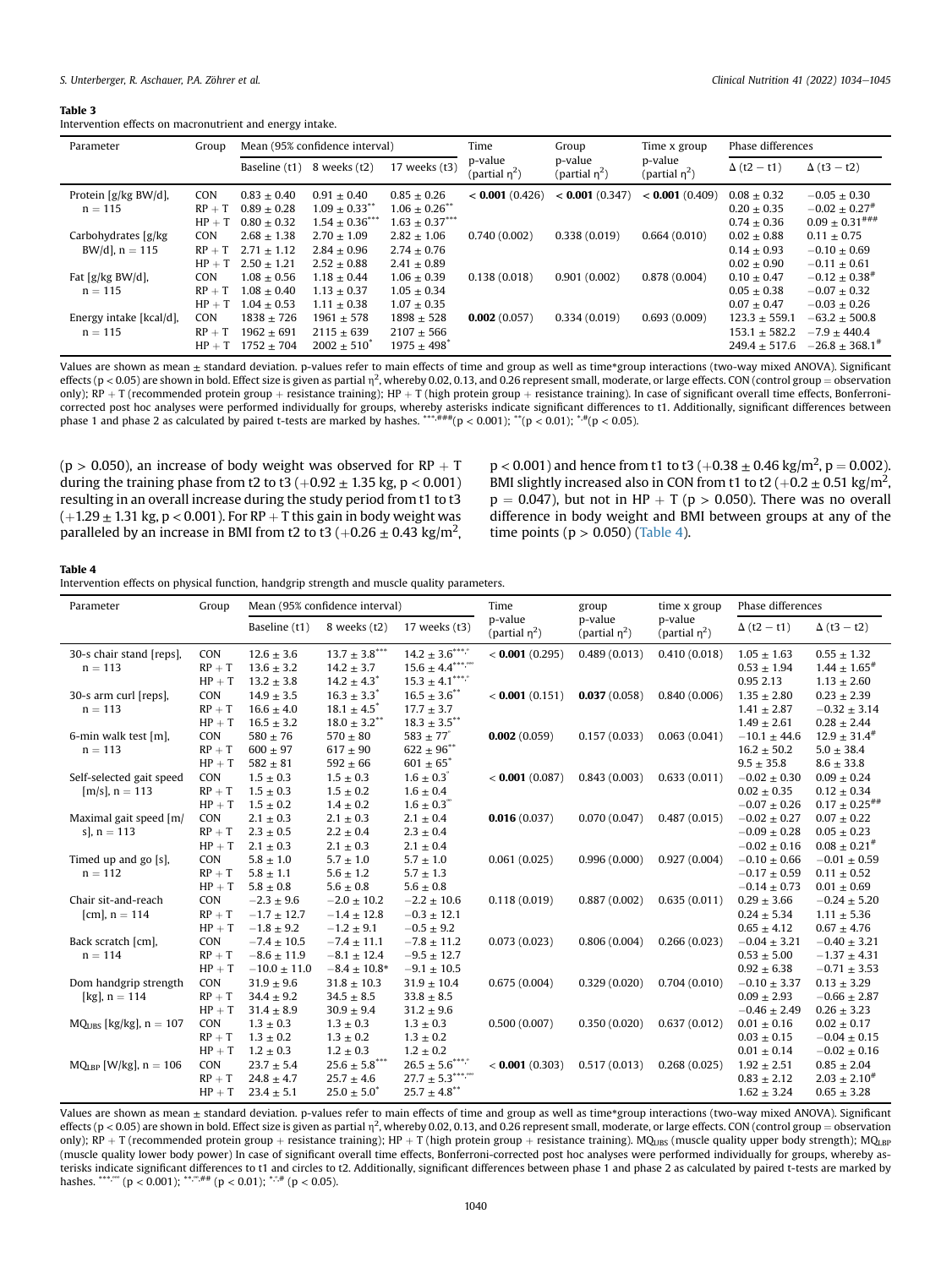#### <span id="page-7-0"></span>Table 5

Intervention effects on anthropometry and body composition parameters.

| Parameter                           | Group    | Mean (95% confidence interval) |                 | time<br>group                   |                                | time x group                   | Phase differences              |                    |                              |
|-------------------------------------|----------|--------------------------------|-----------------|---------------------------------|--------------------------------|--------------------------------|--------------------------------|--------------------|------------------------------|
|                                     |          | Baseline (t1)                  | 8 weeks (t2)    | 17 weeks (t3)                   | p-value<br>(partial $\eta^2$ ) | p-value<br>(partial $\eta^2$ ) | p-value<br>(partial $\eta^2$ ) | $\Delta$ (t2 - t1) | $\Delta$ (t3 – t2)           |
| Body weight [kg], $n = 116$         | CON      | $73.7 \pm 12.4$                | $74.2 \pm 12.4$ | $74.2 \pm 12.2$                 | < 0.001(0.110)                 | 0.598(0.009)                   | 0.001(0.078)                   | $0.47 \pm 1.33$    | $0.03 \pm 1.07$              |
|                                     | $RP + T$ | $75.9 \pm 15.6$                | $76.2 \pm 15.3$ | $77.2$ $\pm$ $15.9$ $^{***}$ ." |                                |                                |                                | $0.37 \pm 1.24$    | $0.92 \pm 1.35$              |
|                                     | $HP + T$ | $73.3 \pm 13.4$                | $73.2 \pm 13.1$ | $73.5 \pm 13.1$                 |                                |                                |                                | $0.15 \pm 1.82$    | $0.24 \pm 1.29$              |
| BMI [kg/m <sup>2</sup> ], $n = 116$ | CON      | $26.0 \pm 3.9$                 | $26.2 \pm 3.9*$ | $26.2 \pm 3.8$                  | 0.001(0.060)                   | 0.764(0.005)                   | 0.002(0.077)                   | $0.20 \pm 0.51$    | $-0.02 \pm 0.50$             |
|                                     | $RP + T$ | $26.4 \pm 4.3$                 | $26.5 \pm 4.2$  | $26.7 \pm 4.4***$               |                                |                                |                                | $0.12 \pm 0.41$    | $0.26 \pm 0.43$              |
|                                     | $HP + T$ | $25.9 \pm 3.6$                 | $25.8 \pm 3.6$  | $25.9 \pm 3.6$                  |                                |                                |                                | $0.03 \pm 0.73$    | $0.03 \pm 0.49$              |
| Body fat [%], $n = 109$             | CON      | $24.8 \pm 7.7$                 | $25.7 \pm 7.5*$ | $26.1\pm7.5^{\ast\ast}$         | < 0.001(0.057)                 | 0.476(0.014)                   | 0.592(0.013)                   | $1.00 \pm 2.47$    | $0.37 \pm 2.25$              |
|                                     | $RP + T$ | $24.7 \pm 7.2$                 | $25.4 \pm 6.4$  | $25.8 \pm 7.5$                  |                                |                                |                                | $0.72 \pm 2.51$    | $0.35 \pm 2.73$              |
|                                     | $HP + T$ | $22.9 \pm 7.2$                 | $24.3 \pm 7.9$  | $23.7 \pm 7.9$                  |                                |                                |                                | $1.37 \pm 4.29$    | $-0.61 \pm 2.79$             |
| Body fat [kg], $n = 109$            | CON      | $18.3 \pm 6.8$                 | $19.2 \pm 6.8*$ | $19.4 \pm 6.7^*$                | < 0.001(0.094)                 | 0.495(0.013)                   | 0.379(0.020)                   | $0.86 \pm 2.06$    | $0.24 \pm 1.74$              |
|                                     | $RP + T$ | $18.7 \pm 7.7$                 | $19.3 \pm 7.1$  | $19.9 \pm 8.1^*$                |                                |                                |                                | $0.58 \pm 1.83$    | $0.59 \pm 2.21$              |
|                                     | $HP + T$ | $17.0 + 6.7$                   | $18.0 \pm 7.1$  | $17.5 \pm 6.9$                  |                                |                                |                                | $1.02 \pm 2.85$    | $-0.47 \pm 2.12^+$           |
| SM [kg], $n = 109$                  | CON      | $25.0 \pm 6.8$                 | $24.6 \pm 6.6$  | $24.4 \pm 6.7$ <sup>*</sup>     | 0.018(0.039)                   | 0.829(0.004)                   | 0.333(0.021)                   | $-0.45 \pm 1.60$   | $-0.13 \pm 1.22$             |
|                                     | $RP + T$ | $25.6 \pm 7.7$                 | $25.4 \pm 7.5$  | $25.6 \pm 7.8$                  |                                |                                |                                | $-0.20 \pm 1.65$   | $0.22 \pm 1.59$              |
|                                     | $HP + T$ | $25.9 \pm 7.1$                 | $25.1 \pm 7.0$  | $25.6 \pm 7.4$                  |                                |                                |                                | $-0.80 \pm 2.27$   | $0.51 \pm 1.57$ <sup>#</sup> |
| ASMM [kg], $n = 109$                | CON      | $19.8 \pm 4.2$                 | $19.6 \pm 4.1$  | $19.5 \pm 4.1$ <sup>*</sup>     | 0.124(0.020)                   | 0.826(0.004)                   | 0.217(0.027)                   | $-0.20 \pm 0.87$   | $-0.08 \pm 0.58$             |
|                                     | $RP + T$ | $20.2 \pm 5.0$                 | $20.2 \pm 5.0$  | $20.5 \pm 5.1$                  |                                |                                |                                | $-0.06 \pm 1.03$   | $0.27 \pm 0.84$              |
|                                     | $HP + T$ | $20.1 \pm 4.5$                 | $19.8 \pm 4.4$  | $20.0 \pm 4.6$                  |                                |                                |                                | $-0.28 \pm 1.16$   | $0.23 \pm 0.78$              |
| Phase angle [ $\degree$ ], n = 109  | CON      | $5.2 \pm 0.6$                  | $5.1 \pm 0.6$   | $5.1 \pm 0.6$                   | 0.716(0.003)                   | 0.730(0.006)                   | 0.311(0.022)                   | $-0.03 \pm 0.39$   | $-0.06 \pm 0.34$             |
|                                     | $RP + T$ | $5.2 \pm 0.8$                  | $5.2 \pm 0.8$   | $5.3 \pm 0.9$                   |                                |                                |                                | $0.01 \pm 0.67$    | $0.11 \pm 0.41$              |
|                                     | $HP + T$ | $5.1 \pm 0.6$                  | $5.2 \pm 0.7$   | $5.1 \pm 0.7$                   |                                |                                |                                | $0.12 \pm 0.62$    | $-0.06 \pm 0.34$             |

Values are shown as mean  $\pm$  standard deviation. p-values refer to main effects of time and group as well as time\*group interactions (two-way mixed ANOVA). Significant effects (p < 0.05) are shown in bold. Effect size is given as partial n2, whereby 0.02, 0.13, and 0.26 represent small, moderate, or large effects, CON (control group = observation only); RP + T (recommended protein group + resistance training); HP + T (high protein group + resistance training). SM (skeletal muscle mass); ASMM (appendicular skeletal muscle mass). In case of significant overall time effects, Bonferroni-corrected post hoc analyses were performed individually for groups, whereby asterisks indicate significant differences to t1 and circles to t2. Additionally, significant differences between phase 1 and phase 2 as calculated by paired t-tests are marked by hashes. \*\*\* ( $p < 0.001$ );  $(p < 0.01)$ ;  $^{*,#}$  (p < 0.05).

Body fat and SM revealed no time\*group interaction or group effect ( $p > 0.050$ ). However, body fat and SM changed over time, irrespective of group allocation ( $p < 0.050$ ). Bonferroni-corrected post hoc analyses for body fat percentage and mass revealed that there was a significant increase from t1 to t2 ( $1.0 \pm 3.2$ %, p = 0.004;  $0.8 \pm 2.3$  kg, p = 0.001), but not from t2 to t3 (p > 0.050). Over the duration of the study (t1 to t3), body fat increased (1.1  $\pm$  3.2%,  $p = 0.003$ ;  $0.9 \pm 2.5$  kg,  $p < 0.001$ ). Post hoc analyses for SM showed a decrease from t1 to t2 ( $-0.5 \pm 1.9$  kg, p = 0.025) but not for the other time points. Phase angle and appendicular muscle mass did not reveal any group\*time interactions, main effects of group, nor was there a main effect of time ( $p > 0.050$ ).

Interestingly, when comparing changes during the nutritional phase ( $\Delta$  (t2 – t1)) to those elicited during the training phase ( $\Delta$  (t3)  $-$  t2)), it seems to be noteworthy that the initial increases in body fat and decreases in SM could be reversed only in the  $HP + T$  which showed a significant difference to phase 1 with body fat mass being decreased  $(-0.47 \pm 2.12 \text{ kg}, p = 0.041)$  while SM being increased  $(+0.51 \pm 1.57 \text{ kg}, \text{p} = 0.021).$ 

# 3.7. Linear regression

In order to assess whether a higher protein intake in the training phase would be associated with changes in strength, muscle mass or MQ, differences between t2 and t3 in these parameters were correlated to protein intake in phase 2 (only for participants allocated to  $RP + T$  or  $HP + T$ ). Protein intake amounts were not associated with changes in 30-s chair stand test ( $r = 0.036$ ,  $p = 0.760$ ), 30-s arm curl test ( $r = 0.182$ ,  $p = 0.123$ ), muscle mass  $(r = -0.002, p = 0.986)$ , MQ<sub>UBS</sub>  $(r = 0.165, p = 0.166)$ , MQ<sub>UBP</sub>  $(r = -0.036, p = 0.769)$ . However, a weak but positive association between protein intake and changes in handgrip strength from t2 to t3 was observed ( $r = 0.245$ ,  $p = 0.035$ ). Irrespective of group allocation, a linear regression established that daily protein intake significantly predicts an increase in relative handgrip strength: y

(change in handgrip strength) =  $1.74 * x$  (protein intake) - 2.54. Thereby, the daily amount of protein intake accounted for 6.8% of the declared variability in handgrip strength changes ([Fig. 2\)](#page-8-0).

#### 4. Discussion

The main aim of our study was to investigate whether increasing the protein intake to or above the recommended level would ameliorate the muscular response to resistance training in older adults. We were able to reach the recommended daily level of 1.0 g protein per kg BW in RP  $+$  T, whereas the high protein group doubled their baseline intake levels to 1.6 g protein per kg BW. However, protein intake did not modulate the response to resistance training with respect to physical performance parameters, but showed a potential impact on body composition.

In many of the previously conducted randomized controlled studies, an increase in protein intake was achieved by administering protein supplements  $[52-55]$  $[52-55]$  $[52-55]$  $[52-55]$ . This is in contrast to our study, as we decided to provide the extra protein mainly through regular food, which turned out to provide a big challenge compared to supplementation with respect to protein intake calculation, macronutrient distribution and energy intake calculation, particularly for subjects with a higher body weight [[56](#page-11-0)]. Nevertheless, all subjects from  $HP + T$  without exception increased their individual protein intakes, whereby the study target level of 2 g/kg BW/d was reached by eight individuals (20.5%). Within 17 weeks, the average protein intake in the HP  $+$  T doubled and energy provided via protein accounted for 24 E% being well above the general recommendations up to 15 E% [\[20\]](#page-10-11). The difficulty to reach a certain target amount by regular food has also been shown in another study with healthy older men and women (61  $\pm$  1 yrs), where a protein intake of 1.6 g/kg BW/d in the high protein group was intended, but after 10 weeks, protein intake could only be increased from initially 1.1 to 1.2 g/kg BW/d  $[34]$ . A meta-analysis revealed that the amount of 1.6 g/kg BW/d, which was achieved in the current study might be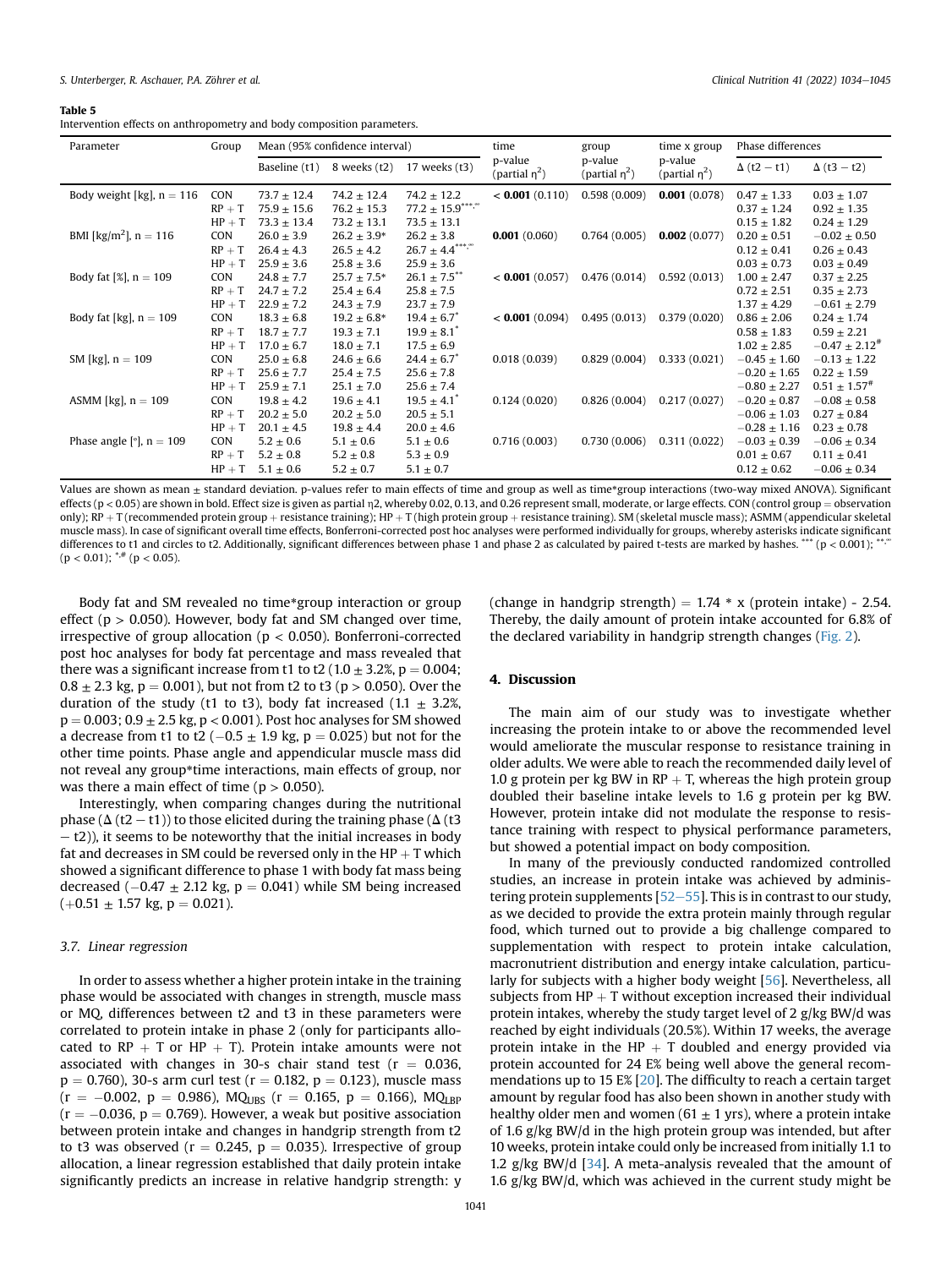<span id="page-8-0"></span>

Fig. 2. Association between protein intake and change in handgrip strength.

Different symbols represent the assignment to the intervention groups ( $\bullet$  black dot, recommended protein group + resistance training (RP + T);  $\circ$  white dot, high protein group + resistance training (HP + T)). Solid line, linear regression line; bold dashed line, prediction intervals; dashed line, lower and upper limits of the 95% confidence interval.

optimal to increase strength and lean mass, whereas higher doses would not exert additional effects [\[12\]](#page-10-3). However, a regression analyses performed independently of group allocation in our study revealed a weak but positive association between protein intake and changes in handgrip strength during the training phase, whereby no levelling off at 1.6 g/kg BW/d was observed. Therefore, future studies might be needed to confirm whether an increase above this level would be associated with further benefits on physical performance.

It is noteworthy that the additional offer of high-protein (HP + T) or isocaloric, high-carbohydrate (RP + T) foods initially led to an increase in energy intake especially in phase 1, which was most pronounced in the HP  $+$  T group. This observation is paralleled by changes in body composition in all groups. However, only the high-protein group was able to reverse the trend by decreasing body fat and increasing muscle mass in phase 2 of the study. As training load was equal in  $RP + T$  and  $HP + T$ , the additional amount of protein could be the reason for this observation which might be used more efficiently for muscle protein synthesis. An adequate intake of protein is important to maintain skeletal muscle mass and quality with aging and compensate for reduced muscle protein synthesis [\[13](#page-10-4)[,57,](#page-11-1)[58](#page-11-2)]. For optimising muscle protein synthesis, it is recommended to consume  $20-40$  g protein per meal  $[16]$  $[16]$ , which is however not easy to achieve in an old population due to ageassociated changes in appetite, difficulties in chewing fibrous foods, use of medication and polypharmacy, noticed food intolerances, the elevated cost of more nutrient-dense foods, and fear of eating too much fat and cholesterol [\[59\]](#page-11-3). In order to facilitate protein intake in close proximity to strength training, additional protein drinks containing 32 g protein were provided twice a week directly after the training session. This amount accounts only for about 8% of the total protein intake per week in the HP  $+$  T group, we only can hypothesize whether this has exerted a special stimulus on muscle protein synthesis and hence body composition. Although the ingestion of whole foods, which contain a food matrix rich in dietary protein, vitamins, minerals, and other macronutrients may provide improvements in overall diet quality and have a direct influence on changes of post-exercise muscle protein synthesis rates, obtaining dietary protein exclusively from whole foods may not always be convenient with respect to availability and food

volume directly after the exercise session [\[60\]](#page-11-4). Furthermore, a comparison of different dietary protein sources such as skim milk, soy milk, beefsteak, boiled egg, and a liquid meal supplement revealed that area-under-the-curve values for total plasma amino acids were similar between the different protein sources, but liquid forms of protein achieved peak concentrations twice as quickly after ingestion as solid protein-rich foods [[61\]](#page-11-5).

Strength training was performed only in phase 2 and only for  $RP + T$  and  $HP + T$ . Nevertheless, many of the physical performance parameters such as 30-s chair stand, 30-s arm curl, 6-min walk test, self-selected and maximal gait speed, as well as in MQLBP increased over time. While a high test-retest intraclass correlation was confirmed for all the applied tests for physical function in older people [[1,](#page-9-0)[43](#page-10-27)[,44\]](#page-10-28), a learning effect was reported for repeated measurements [[62](#page-11-6)]. To counteract the learning effect, we asked the participants to perform all tests with the exception of the 6-min walk test before the start of the measurement to familiarize themselves with the correct exercise sequence in order to make a possible familiarisation effect as small as possible. Despite the general amelioration of functional performance, a steeper increase in the second study phase was observed from t2 to t3 for 30-s chair stand test, gait speed, and especially for muscle quality of the lower extremities hinting to the fact that the applied resistance training was able to overcome a potential learning effect in these parameters. Special care was taken to match the physical performance tests and the movement patterns of the resistance training exercises. In this respect it has been shown that chair stand performance correlates well with leg-press performance for both men and women [[43](#page-10-27)]. Although we used a very comprehensive test battery for the functional tests, we cannot exclude the possibility that functional changes may have occurred in other areas that we were unable to detect.

With respect to efficacy of the training programme, it seems that the applied strength training was more effective to target lower body performance than upper body performance. It is already known that ageing affects power and strength of the lower body to a higher extent than those of the upper body [[63\]](#page-11-7), but it is unclear whether this could account for differences in trainability between upper and lower body [[64](#page-11-8)]. It has been suggested that muscles being elicited more frequently would have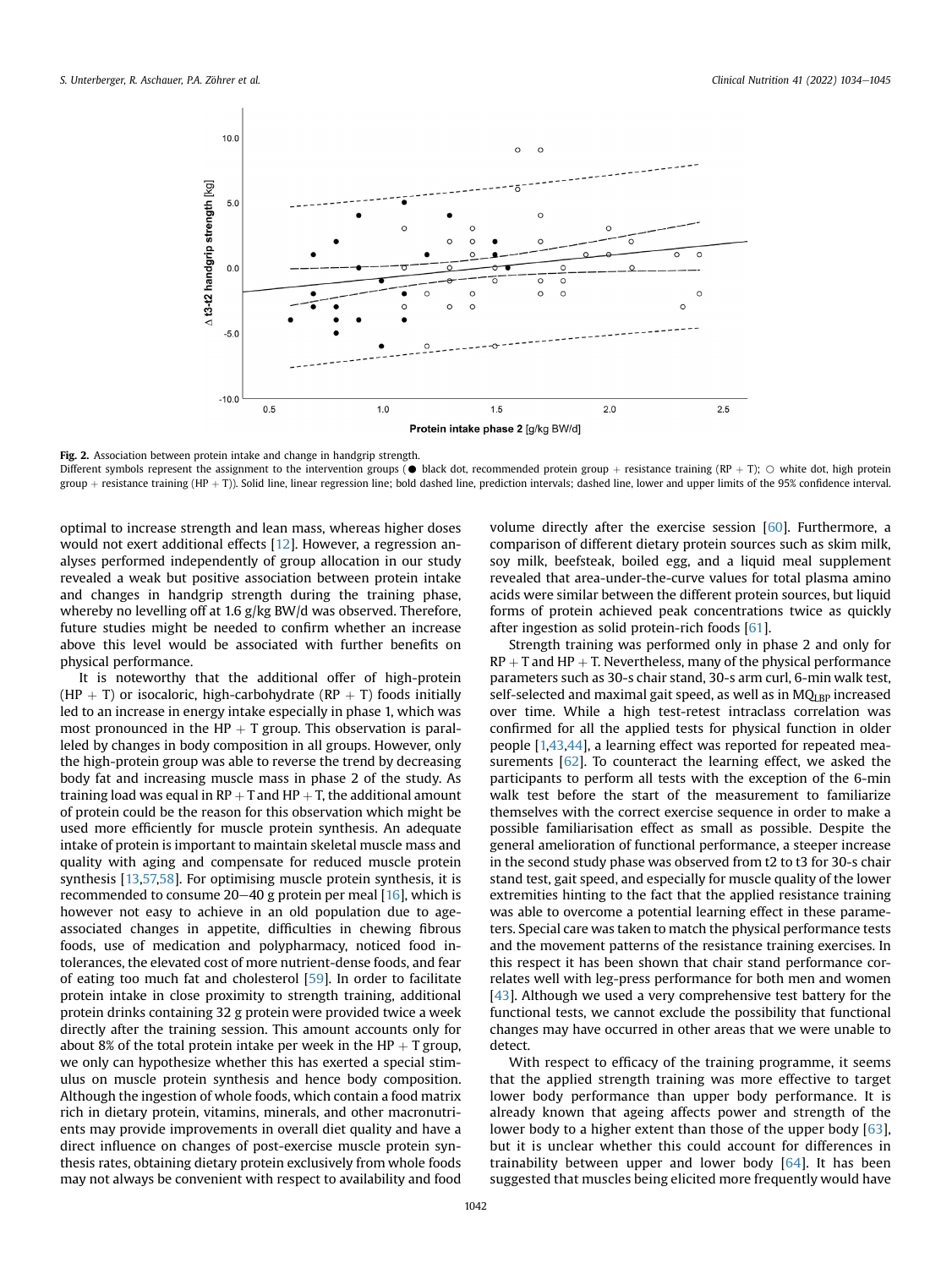a smaller potential to gain strength at older age [[65](#page-11-9)]. With respect to training progression, we have used the RPE method which appear equally effective to other methods for increasing training loads, such as using percentages of the one repetition maximum, a target number of repetitions, or the repetitions in reserve. Furthermore, the RPE method is considered optimal for older adults as it is likely to be perceived as the most tolerable one [[66\]](#page-11-10). In the current study progression of volume load was achieved by  $143.9 \pm 148.3\%$  for leg press and  $82.7 \pm 73.7\%$  for chest press which could explain both the potential differences between upper and lower body as well as the somewhat lower improvements in physical performance in comparison to other studies [[67](#page-11-11)]. However, compliance levels of the participants was very high as estimated from training session attendance (RP + T = 89.6  $\pm$  8.6%;  $HP + T = 90.7 \pm 12.7\%)$ . Although this might have led to a somewhat lower absolute load it has been shown that hypertrophic responses can be elicited with both low-loads and high-loads, yet only when maximal effort is achieved  $[68-70]$  $[68-70]$  $[68-70]$  $[68-70]$  $[68-70]$ . Furthermore, intensity plays an important role in the effectiveness and safety of resistance training programmes, especially in older adults. A previous report suggested that moderate resistance training may be related to not only to higher acceptance and compliance, but also to lower injury rates in older adults [\[71\]](#page-11-13). As no injury in response to the training programme was reported in our study, we consider this programme to be safe which could be continued for even longer periods similar to other studies applying resistance training for 11 weeks or more [[15,](#page-10-6)[31,](#page-10-17)[52,](#page-10-36)[72](#page-11-14)].

The randomized controlled study design, the close nutritional support for each participant which allowed the modulation of overall protein intake in a field setting, together with a supervised strength training programme based on ACSM guidelines represent the main strength of our study. Nevertheless, some limitations such as the use of BIA for the assessment of body composition need to be addressed as well. We believe that in the context of our study BIA is a valid tool to assess changes in muscle mass and body fat as we and others have observed strong correlations to DEXA with respect to fat and lean mass  $[73,74]$  $[73,74]$ . However, we need to keep in mind that different methods differ not only in accuracy or precision but also in measuring different compartments making comparisons difficult [[75](#page-11-17)]. Although the study was conducted in a very controlled environment, we were not able to completely assess every lifestyle aspect of the participants leaving the possibility of residual confounding.

## 5. Conclusion

In conclusion the current study clearly indicates that a substantial increase of habitual protein intake above the currently recommended levels is achievable within 17 weeks in communitydwelling older adults, at least when nutritional guidance of the participants is provided. Although the extra amount of protein did not modulate the response to resistance training, minor changes in body composition towards a higher skeletal muscle mass and lower body fat mass have been observed especially during the training phase which might depend upon higher protein availability. However, there is still a need to find the optimal combination of protein intake and training variables to efficiently support muscle function of older adults.

#### Funding

This work was supported by the University of Vienna, by funding the Research Platform Active Ageing, and the EU-program Interreg SK-AT (NutriAging). This article was supported by the Open Access Publishing Fund of the University of Vienna.

#### Author contributions

Sandra Unterberger: Data curation, Formal analysis, Investigation, Software, Visualization, Roles/Writing - original draft Rudolf Aschauer: Data curation, Formal analysis, Investigation, Visualization Patrick A. Zöhrer: Data curation, Investigation Agnes Draxler: Investigation Bernhard Franzke: Conceptualization, Investigation, Methodology, Writing - review & editing Eva-Maria Strasser: Conceptualization, Methodology, Writing - review & editing Karl-Heinz Wagner: Conceptualization, Funding acquisition, Methodology, Project administration, Resources, Supervision, Writing review & editing Barbara Wessner: Conceptualization, Formal analysis, Funding acquisition, Resources, Supervision, Validation, Visualization, Writing - review & editing.

## Conflict of interest

The authors declare no conflict of interest. The acknowledged providers of nutritional products as well as the funding bodies had no role in the design of the study; in the collection, analyses, or interpretation of data; in the writing of the manuscript, or in the decision to publish the results.

## Acknowledgements

The authors want to thank all participants and students who supported this project as well as Holmes Place Wien GmbH and Stars Fitness GmbH for providing their training locations. We further thank the companies Chiefs AG, Rudolf Ölz Meisterbäcker GmbH & Co KG, Neoh (Alpha Republic GmbH), AnovonA Medsupps GmbH, NOM AG, Gittis Naturprodukte GmbH, GoVital (Findus Sverige AB), Nomad Foods Europe, Fleischwaren Berger GmbH & Co KG and Handl Tyrol GmbH for providing us with the protein-rich and standard food products.

## Appendix A. Supplementary data

Supplementary data to this article can be found online at [https://doi.org/10.1016/j.clnu.2022.02.017.](https://doi.org/10.1016/j.clnu.2022.02.017)

#### <span id="page-9-0"></span>References

- [1] Steffen TM, Hacker TA, Mollinger L. Age- and gender-related test performance in community-dwelling elderly people: six-minute walk test, berg balance scale, timed up & go test, and gait speeds. Phys Ther 2002;82:128-37. [https://](https://doi.org/10.1093/ptj/82.2.128) [doi.org/10.1093/ptj/82.2.128.](https://doi.org/10.1093/ptj/82.2.128)
- <span id="page-9-1"></span>[2] Beard JR, Officer A, de Carvalho IA, Sadana R, Pot AM, Michel JP, et al. The World report on ageing and health: a policy framework for healthy ageing. Lancet 2016;387:2145-54. [https://doi.org/10.1016/S0140-6736\(15\)00516-4.](https://doi.org/10.1016/S0140-6736(15)00516-4)
- <span id="page-9-2"></span>[3] Goodpaster BH, Park SW, Harris TB, Kritchevsky SB, Nevitt M, Schwartz AV, et al. The loss of skeletal muscle strength, mass, and quality in older adults: the health, aging and body composition study. J Gerontol A Biol Sci Med Sci 2006;61:1059-64. <https://doi.org/10.1093/gerona/61.10.1059>.
- [4] Koster A, Ding J, Stenholm S, Caserotti P, Houston DK, Nicklas BJ, et al. Does the amount of fat mass predict age-related loss of lean mass, muscle strength, and muscle quality in older adults? J Gerontol A Biol Sci Med Sci 2011;66:888-95. [https://doi.org/10.1093/gerona/glr070.](https://doi.org/10.1093/gerona/glr070)
- [5] Suetta C, Haddock B, Alcazar J, Noerst T, Hansen OM, Ludvig H, et al. The Copenhagen Sarcopenia Study: lean mass, strength, power, and physical function in a Danish cohort aged 20-93 years. J Cachexia Sarcopenia Muscle 2019;10:1316-29. <https://doi.org/10.1002/jcsm.12477>
- <span id="page-9-3"></span>[6] McGregor RA, Cameron-Smith D, Poppitt SD. It is not just muscle mass: a review of muscle quality, composition and metabolism during ageing as determinants of muscle function and mobility in later life. Longev Heal 2014;3:9. <https://doi.org/10.1186/2046-2395-3-9>.
- <span id="page-9-4"></span>[7] Romero-Arenas S, Blazevich AJ, Martinez-Pascual M, Perez-Gomez J, Luque AJ, Lopez-Roman FJ, et al. Effects of high-resistance circuit training in an elderly population. Exp Gerontol 2013;48:334-40. [https://doi.org/10.1016/](https://doi.org/10.1016/j.exger.2013.01.007) [j.exger.2013.01.007.](https://doi.org/10.1016/j.exger.2013.01.007)
- <span id="page-9-5"></span>[8] Van Roie E, Delecluse C, Coudyzer W, Boonen S, Bautmans I. Strength training at high versus low external resistance in older adults: effects on muscle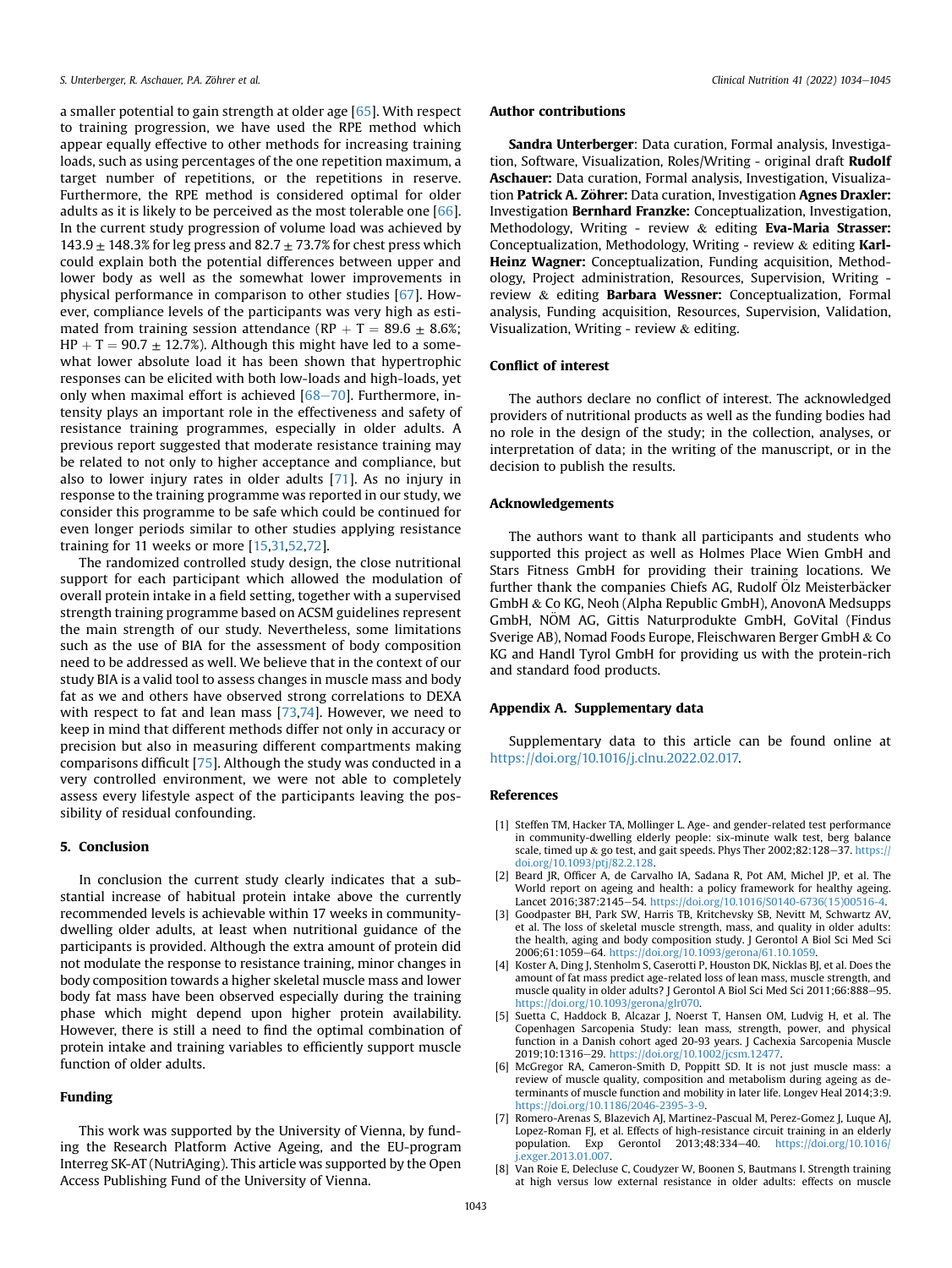volume, muscle strength, and force-velocity characteristics. Exp Gerontol 2013;48:1351-61. [https://doi.org/10.1016/j.exger.2013.08.010.](https://doi.org/10.1016/j.exger.2013.08.010)

- <span id="page-10-0"></span>[9] Breen L, Phillips SM. Interactions between exercise and nutrition to prevent muscle waste during ageing. Br J Clin Pharmacol 2013;75:708-15. [https://](https://doi.org/10.1111/j.1365-2125.2012.04456.x) [doi.org/10.1111/j.1365-2125.2012.04456.x](https://doi.org/10.1111/j.1365-2125.2012.04456.x).
- <span id="page-10-1"></span>[10] Franzke B, Neubauer O, Cameron-Smith D, Wagner KH. Dietary protein, muscle and physical function in the very old. Nutrients 2018;10. [https://](https://doi.org/10.3390/nu10070935) [doi.org/10.3390/nu10070935](https://doi.org/10.3390/nu10070935).
- <span id="page-10-2"></span>[11] Shin H, Panton LB, Dutton GR, Ilich IZ, Relationship of physical performance with body composition and bone mineral density in individuals over 60 Years of age: a systematic review. J Aging Res 2011;2011:191896. [https://doi.org/](https://doi.org/10.4061/2011/191896) [10.4061/2011/191896.](https://doi.org/10.4061/2011/191896)
- <span id="page-10-3"></span>[12] Morton RW, Murphy KT, McKellar SR, Schoenfeld BJ, Henselmans M, Helms E, et al. A systematic review, meta-analysis and meta-regression of the effect of protein supplementation on resistance training-induced gains in muscle mass and strength in healthy adults. Br J Sports Med 2018;52:376-84. [https://](https://doi.org/10.1136/bjsports-2017-097608) [doi.org/10.1136/bjsports-2017-097608.](https://doi.org/10.1136/bjsports-2017-097608)
- <span id="page-10-4"></span>[13] Moore DR, Churchward-Venne TA, Witard O, Breen L, Burd NA, Tipton KD, et al. Protein ingestion to stimulate myofibrillar protein synthesis requires greater relative protein intakes in healthy older versus younger men. J Gerontol A Biol Sci Med Sci 2015;70:57-62. [https://doi.org/10.1093/gerona/](https://doi.org/10.1093/gerona/glu103) [glu103.](https://doi.org/10.1093/gerona/glu103)
- <span id="page-10-5"></span>[14] Pennings B, Boirie Y, Senden JM, Gijsen AP, Kuipers H, van Loon LJ. Whey protein stimulates postprandial muscle protein accretion more effectively than do casein and casein hydrolysate in older men. Am J Clin Nutr 2011;93: 997-1005. <https://doi.org/10.3945/ajcn.110.008102>.
- <span id="page-10-6"></span>[15] Hamarsland H, Handegard V, Kashagen M, Benestad HB, Raastad T. No difference between spray dried milk and native whey supplementation with strength training. Med Sci Sports Exerc 2019;51:75-83. [https://doi.org/](https://doi.org/10.1249/MSS.0000000000001758) [10.1249/MSS.0000000000001758.](https://doi.org/10.1249/MSS.0000000000001758)
- <span id="page-10-7"></span>[16] Jager R, Kerksick CM, Campbell BI, Cribb PJ, Wells SD, Skwiat TM, et al. International society of sports nutrition position stand: protein and exercise. J Int Soc Sports Nutr 2017;14:20. <https://doi.org/10.1186/s12970-017-0177-8>.
- <span id="page-10-8"></span>[17] Andersen LL, Tufekovic G, Zebis MK, Crameri RM, Verlaan G, Kjaer M, et al. The effect of resistance training combined with timed ingestion of protein on muscle fiber size and muscle strength. Metabolism 2005;54:151-6. [https://](https://doi.org/10.1016/j.metabol.2004.07.012) [doi.org/10.1016/j.metabol.2004.07.012.](https://doi.org/10.1016/j.metabol.2004.07.012)
- <span id="page-10-9"></span>[18] Bauer J, Biolo G, Cederholm T, Cesari M, Cruz-Jentoft AJ, Morley JE, et al. Evidence-based recommendations for optimal dietary protein intake in older people: a position paper from the PROT-AGE Study Group. J Am Med Dir Assoc 2013;14:542-59. <https://doi.org/10.1016/j.jamda.2013.05.021>.
- <span id="page-10-10"></span>[19] Deutz NE, Bauer JM, Barazzoni R, Biolo G, Boirie Y, Bosy-Westphal A, et al. Protein intake and exercise for optimal muscle function with aging: recommendations from the ESPEN Expert Group. Clin Nutr 2014;33:929-36. [https://doi.org/10.1016/j.clnu.2014.04.007.](https://doi.org/10.1016/j.clnu.2014.04.007)
- <span id="page-10-11"></span>[20] [DGE,](http://refhub.elsevier.com/S0261-5614(22)00068-1/sref20) OGE, SGE. € [D-A-C-H-Referenzwerte für die N](http://refhub.elsevier.com/S0261-5614(22)00068-1/sref20)ahrstoffzufuhr € [2. 2019. Bonn.](http://refhub.elsevier.com/S0261-5614(22)00068-1/sref20)
- <span id="page-10-12"></span>[21] Trumbo P, Schlicker S, Yates AA, Poos M, Food, Nutrition Board of the Institute of Medicine, T.N.A. Dietary reference intakes for energy, carbohydrate, fiber, fat, fatty acids, cholesterol, protein and amino acids. J Am Diet Assoc 2002;102:1621-30. [https://doi.org/10.1016/s0002-8223\(02\)90346-9.](https://doi.org/10.1016/s0002-8223(02)90346-9)
- <span id="page-10-13"></span>[22] Gaytan-Gonzalez A, Ocampo-Alfaro MJ, Torres-Naranjo F, Gonzalez-Mendoza RG, Gil-Barreiro M, Arroniz-Rivera M, et al. Dietary protein intake patterns and inadequate protein intake in older adults from four countries. Nutrients 2020;12. <https://doi.org/10.3390/nu12103156>.
- [23] Pasiakos SM, Agarwal S, Lieberman HR, Fulgoni 3rd VL. Sources and amounts of animal, dairy, and plant protein intake of US adults in 2007-2010. Nutrients 2015;7:7058-69. [https://doi.org/10.3390/nu7085322.](https://doi.org/10.3390/nu7085322)
- [24] Seemer J, Volkert D, Fleckenstein-Sussmann D, Bader-Mittermaier S, Sieber CC, Kiesswetter E. Usual protein intake amount and sources of nursing home residents with (risk of) malnutrition and effects of an individualized nutritional intervention: an enable study. Nutrients 2021;13. [https://doi.org/](https://doi.org/10.3390/nu13072168) [10.3390/nu13072168.](https://doi.org/10.3390/nu13072168)
- [25] Wolfe RR, Miller SL, Miller KB. Optimal protein intake in the elderly. Clin Nutr 2008;27:675-84. [https://doi.org/10.1016/j.clnu.2008.06.008.](https://doi.org/10.1016/j.clnu.2008.06.008)
- [26] Ahmed T, Haboubi N. Assessment and management of nutrition in older people and its importance to health. Clin Interv Aging 2010;5:207-16. <https://doi.org/10.2147/cia.s9664>.
- [27] Fulgoni 3rd VL. Current protein intake in America: analysis of the national health and nutrition examination survey, 2003-2004. Am J Clin Nutr 2008;87: 1554Se7S. [https://doi.org/10.1093/ajcn/87.5.1554S.](https://doi.org/10.1093/ajcn/87.5.1554S)
- <span id="page-10-14"></span>[28] Mitchell CJ, Milan AM, Mitchell SM, Zeng N, Ramzan F, Sharma P, et al. The effects of dietary protein intake on appendicular lean mass and muscle function in elderly men: a 10-wk randomized controlled trial. Am J Clin Nutr 2017;106:1375-83. [https://doi.org/10.3945/ajcn.117.160325.](https://doi.org/10.3945/ajcn.117.160325)
- <span id="page-10-15"></span>[29] Pedersen AN, Kondrup J, Borsheim E. Health effects of protein intake in healthy adults: a systematic literature review. Food Nutr Res 2013;57. [https://](https://doi.org/10.3402/fnr.v57i0.21245) [doi.org/10.3402/fnr.v57i0.21245.](https://doi.org/10.3402/fnr.v57i0.21245)
- <span id="page-10-16"></span>[30] Wu G. Dietary protein intake and human health. Food Funct 2016;7:1251-65. <https://doi.org/10.1039/c5fo01530h>.
- <span id="page-10-17"></span>[31] Gryson C, Ratel S, Rance M, Penando S, Bonhomme C, Le Ruyet P, et al. Fourmonth course of soluble milk proteins interacts with exercise to improve muscle strength and delay fatigue in elderly participants. J Am Med Dir Assoc 2014;15:958 e951-959. <https://doi.org/10.1016/j.jamda.2014.09.011>.
- <span id="page-10-18"></span>[32] Mori H, Tokuda Y. Effect of whey protein supplementation after resistance exercise on the muscle mass and physical function of healthy older women: a

randomized controlled trial. Geriatr Gerontol Int 2018;18:1398-404. [https://](https://doi.org/10.1111/ggi.13499) [doi.org/10.1111/ggi.13499](https://doi.org/10.1111/ggi.13499).

- <span id="page-10-19"></span>[33] Arnarson A, Gudny Geirsdottir O, Ramel A, Briem K, Jonsson PV, Thorsdottir I. Effects of whey proteins and carbohydrates on the efficacy of resistance training in elderly people: double blind, randomised controlled trial. Eur J Clin Nutr 2013;67:821-6. <https://doi.org/10.1038/ejcn.2013.40>.
- <span id="page-10-37"></span>[34] Iglay HB, Apolzan JW, Gerrard DE, Eash JK, Anderson JC, Campbell WW. Moderately increased protein intake predominately from egg sources does not influence whole body, regional, or muscle composition responses to resistance training in older people. J Nutr Health Aging 2009;13:108-14. <https://doi.org/10.1007/s12603-009-0016-y>.
- [35] Lichtenberg T, von Stengel S, Sieber C, Kemmler W. The favorable effects of a high-intensity resistance training on sarcopenia in older community-dwelling men with osteosarcopenia: the randomized controlled FrOST study. Clin Interv Aging 2019;14:2173-86. <https://doi.org/10.2147/CIA.S225618>.
- <span id="page-10-20"></span>[36] [World Health Organisation. Obesity: preventing and managing the global](http://refhub.elsevier.com/S0261-5614(22)00068-1/sref36) [epidemic. World Health Organization; 2000. 9789241208949.](http://refhub.elsevier.com/S0261-5614(22)00068-1/sref36)
- <span id="page-10-21"></span>[37] Riebe D, Ehrman JK, Liguori G, Magal M, ACSM's guidelines for exercise testing [and prescription. Lippincott Williams](http://refhub.elsevier.com/S0261-5614(22)00068-1/sref37) & [Wilkins; 2018](http://refhub.elsevier.com/S0261-5614(22)00068-1/sref37).
- <span id="page-10-22"></span>[38] Morishita S, Tsubaki A, Nakamura M, Nashimoto S, Fu JB, Onishi H. Rating of perceived exertion on resistance training in elderly subjects. Expert Rev Cardiovasc Ther 2019;17:135-42. [https://doi.org/10.1080/](https://doi.org/10.1080/14779072.2019.1561278) [14779072.2019.1561278.](https://doi.org/10.1080/14779072.2019.1561278)
- <span id="page-10-23"></span>[39] Slimani N, Casagrande C, Nicolas G, Freisling H, Huybrechts I, Ocke MC, et al. The standardized computerized 24-h dietary recall method EPIC-Soft adapted for pan-European dietary monitoring. Eur J Clin Nutr 2011;65(Suppl 1): S5e15. <https://doi.org/10.1038/ejcn.2011.83>.
- <span id="page-10-24"></span>[40] Powe CE, Evans MK, Wenger J, Zonderman AB, Berg AH, Nalls M, et al. Vitamin D-binding protein and vitamin D status of black Americans and white Americans. N Engl J Med 2013;369:1991-2000. [https://doi.org/10.1056/](https://doi.org/10.1056/NEJMoa1306357) [NEJMoa1306357](https://doi.org/10.1056/NEJMoa1306357).
- <span id="page-10-25"></span>[41] Janssen I, Heymsfield SB, Baumgartner RN, Ross R. Estimation of skeletal muscle mass by bioelectrical impedance analysis. J Appl Physiol 2000;89: 465e71. <https://doi.org/10.1152/jappl.2000.89.2.465>. 1985.
- <span id="page-10-26"></span>[42] Sergi G, De Rui M, Veronese N, Bolzetta F, Berton L, Carraro S, et al. Assessing appendicular skeletal muscle mass with bioelectrical impedance analysis in free-living Caucasian older adults. Clin Nutr 2015;34:667-73. [https://doi.org/](https://doi.org/10.1016/j.clnu.2014.07.010) [10.1016/j.clnu.2014.07.010.](https://doi.org/10.1016/j.clnu.2014.07.010)
- <span id="page-10-27"></span>[43] [Rikli RE, Jones CJ. Development and validation of a functional](http://refhub.elsevier.com/S0261-5614(22)00068-1/sref43) fitness test for [community-residing older adults. J Aging Phys Activ 1999;7:129](http://refhub.elsevier.com/S0261-5614(22)00068-1/sref43)-[61.](http://refhub.elsevier.com/S0261-5614(22)00068-1/sref43)
- <span id="page-10-28"></span>[44] Podsiadlo D, Richardson S. The timed "Up & Go": a test of basic functional mobility for frail elderly persons. J Am Geriatr Soc 1991;39:142-8. [https://](https://doi.org/10.1111/j.1532-5415.1991.tb01616.x) [doi.org/10.1111/j.1532-5415.1991.tb01616.x](https://doi.org/10.1111/j.1532-5415.1991.tb01616.x).
- <span id="page-10-29"></span>[45] Smith WN, Del Rossi G, Adams JB, Abderlarahman KZ, Asfour SA, Roos BA, et al. Simple equations to predict concentric lower-body muscle power in older adults using the 30-second chair-rise test: a pilot study. Clin Interv Aging 2010;5:173-80. <https://doi.org/10.2147/cia.s7978>.
- <span id="page-10-30"></span>[46] Laboratories, A.T.S.C.o.P.S.f.C.P.F. ATS statement: guidelines for the six-minute walk test. Am J Respir Crit Care Med 2002;166:111-7. [https://doi.org/](https://doi.org/10.1164/ajrccm.166.1.at1102) [10.1164/ajrccm.166.1.at1102.](https://doi.org/10.1164/ajrccm.166.1.at1102)
- <span id="page-10-31"></span>[47] Mijnarends DM, Meijers JM, Halfens RJ, ter Borg S, Luiking YC, Verlaan S, et al. Validity and reliability of tools to measure muscle mass, strength, and physical performance in community-dwelling older people: a systematic review. J Am Med Dir Assoc 2013;14:170-8. <https://doi.org/10.1016/j.jamda.2012.10.009>.
- <span id="page-10-32"></span>[48] Barbat-Artigas S, Filion ME, Plouffe S, Aubertin-Leheudre M. Muscle quality as a potential explanation of the metabolically healthy but obese and sarcopenic obese paradoxes. Metab Syndr Relat Disord 2012;10:117-22. [https://doi.org/](https://doi.org/10.1089/met.2011.0092) [10.1089/met.2011.0092.](https://doi.org/10.1089/met.2011.0092)
- <span id="page-10-33"></span>[49] Faul F, Erdfelder E, Lang AG, Buchner AG. \*Power 3: a flexible statistical power analysis program for the social, behavioral, and biomedical sciences. Behav Res Methods 2007;39:175-91. <https://doi.org/10.3758/bf03193146>.
- <span id="page-10-34"></span>[50] Oesen S, Halper B, Hofmann M, Jandrasits W, Franzke B, Strasser EM, et al. Effects of elastic band resistance training and nutritional supplementation on physical performance of institutionalised elderly–A randomized controlled trial. Exp Gerontol 2015;72:99-108. [https://doi.org/10.1016/](https://doi.org/10.1016/j.exger.2015.08.013) [j.exger.2015.08.013.](https://doi.org/10.1016/j.exger.2015.08.013)
- <span id="page-10-35"></span>[51] [Cohen J. Statistical power analysis for the behavioral sciences,. 2nd ed. New](http://refhub.elsevier.com/S0261-5614(22)00068-1/sref51) [Jersey: Lawrence Erlbaum Associates; 1998. vol. 1998](http://refhub.elsevier.com/S0261-5614(22)00068-1/sref51).
- <span id="page-10-36"></span>[52] Holwerda AM, Overkamp M, Paulussen KJM, Smeets JSJ, van Kranenburg J, Backx EMP, et al. Protein supplementation after exercise and before sleep does not further augment muscle mass and strength gains during resistance exercise training in active older men. J Nutr  $2018,148:1723-32$ . [https://](https://doi.org/10.1093/jn/nxy169) [doi.org/10.1093/jn/nxy169.](https://doi.org/10.1093/jn/nxy169)
- [53] Bo Y, Liu C, Ji Z, Yang R, An Q, Zhang X, et al. A high whey protein, vitamin D and E supplement preserves muscle mass, strength, and quality of life in sarcopenic older adults: a double-blind randomized controlled trial. Clin Nutr 2019;38:159-64. [https://doi.org/10.1016/j.clnu.2017.12.020.](https://doi.org/10.1016/j.clnu.2017.12.020)
- [54] Gade J, Beck AM, Andersen HE, Christensen B, Ronholt F, Klausen TW, et al. Protein supplementation combined with low-intensity resistance training in geriatric medical patients during and after hospitalisation: a randomised, double-blind, multicentre trial. Br J Nutr 2019;122:1006-20. [https://doi.org/](https://doi.org/10.1017/S0007114519001831) [10.1017/S0007114519001831.](https://doi.org/10.1017/S0007114519001831)
- [55] Amasene M, Besga A, Echeverria I, Urquiza M, Ruiz JR, Rodriguez-Larrad A, et al. Effects of leucine-enriched whey protein supplementation on physical function in post-hospitalized older adults participating in 12-weeks of